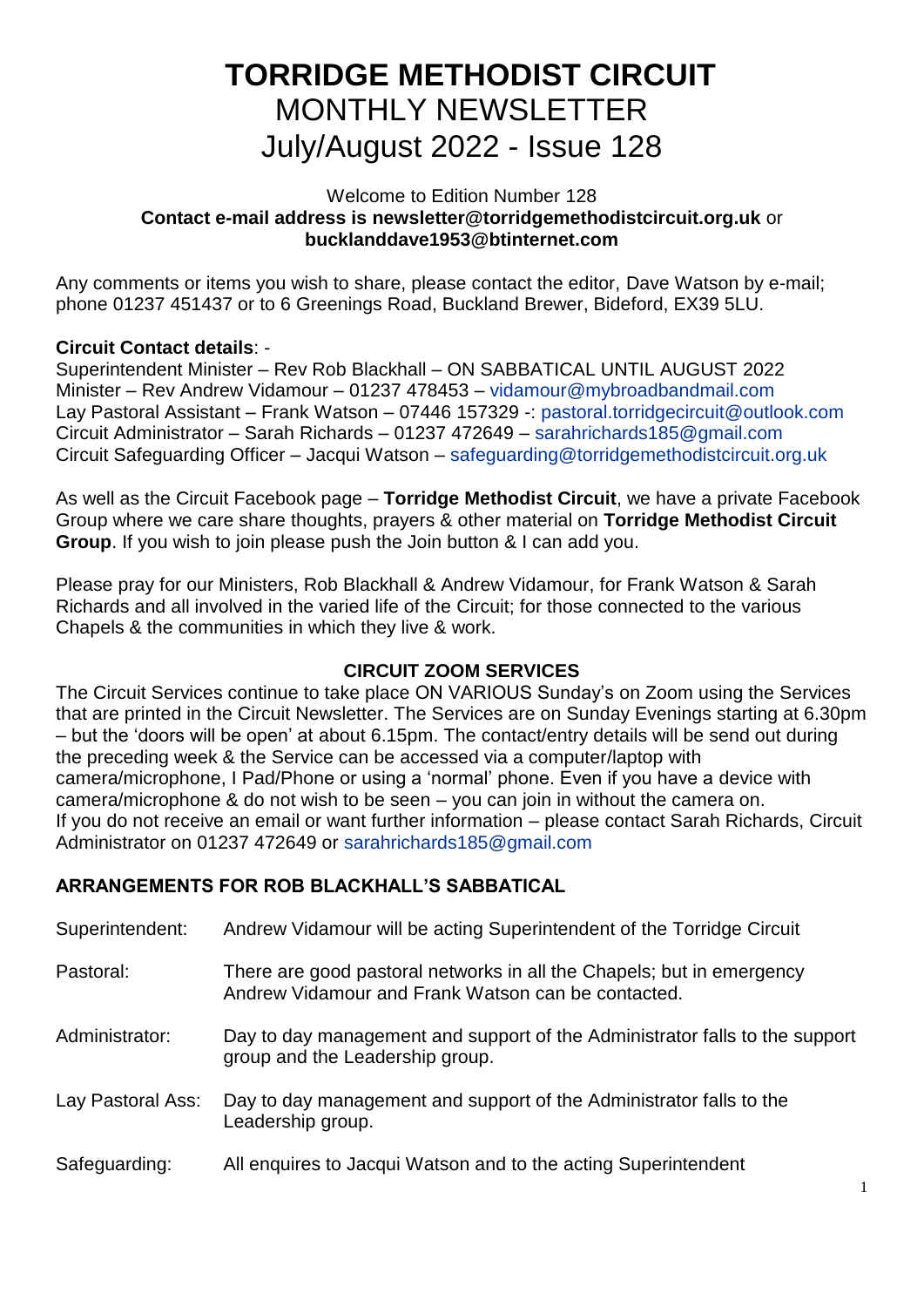Complaints: To acting superintendent

Invitation Comm: RB will chair

### **TIME FOR GOD**

We all spend too much time dashing around – too much time doing the endless jobs that need doing. But when do we take time to be with God? Isn't there a time for just stopping and taking time to "be"?

As a staff we are concerned that there is always things to do in our Chapels and for our Chapels – property to be checked and forms to be filled, money to be counted. All that is part of our stewardship and the responsibility we take one, even if it seems a bit onerous at times.

But time to stop and stare, time to reflect, time to be with God?

Of course, there is, but this will not happen unless we are intentional about it.

So, we are suggesting that once a month at least one of us will go to a particular Chapel and spend the morning/afternoon there. There will be no set agenda, no formal part, but just an opportunity to take time. Maybe read a book (and it does not have to be a Christian book), maybe pray, maybe talk, maybe sit in silence – whatever is helpful and appropriate.

And if people want to join us, then please feel free, but there is no compulsion.

What do you think?

Rob Blackhall

### **FROM REVD ANDREW VIDAMOUR**

#### Dear Friends,

What is reality? We now have 'virtual reality' in the internet and cyberspace generally, with the scope of Artificial Intelligence also rapidly increasing. 'Reality television' is popular, showing people exchanging situations in life for a time, for example, or (one of my favourites) where a family experiences life recreated from several decades of recent history.

In literature, too, there is often now increasingly a blurring between fact and fiction, with historical and imaginary characters blending together in stories. And we live in an age of political spin where events and facts are the subject of endless claim and counterclaim and the reality is often hard to place.

In all these trends, there is one argument that we live merely in a world of 'signs', signals in the form of words or pictures or happenings, with no substance behind them, no deeper meaning or connecting purpose. What does Christian faith (especially the Bible) have to say to this charge – that life is just superficial and random, and that we each create our own self-enclosed realities (according to how we see things), with the possibility of a general, shared Reality having been exploded beyond rescue or repair?

Like Pilate's 'What is truth?', the question 'What is reality?' is hard to answer, even in the Bible, because there are so many angles on it even from within the Christian faith.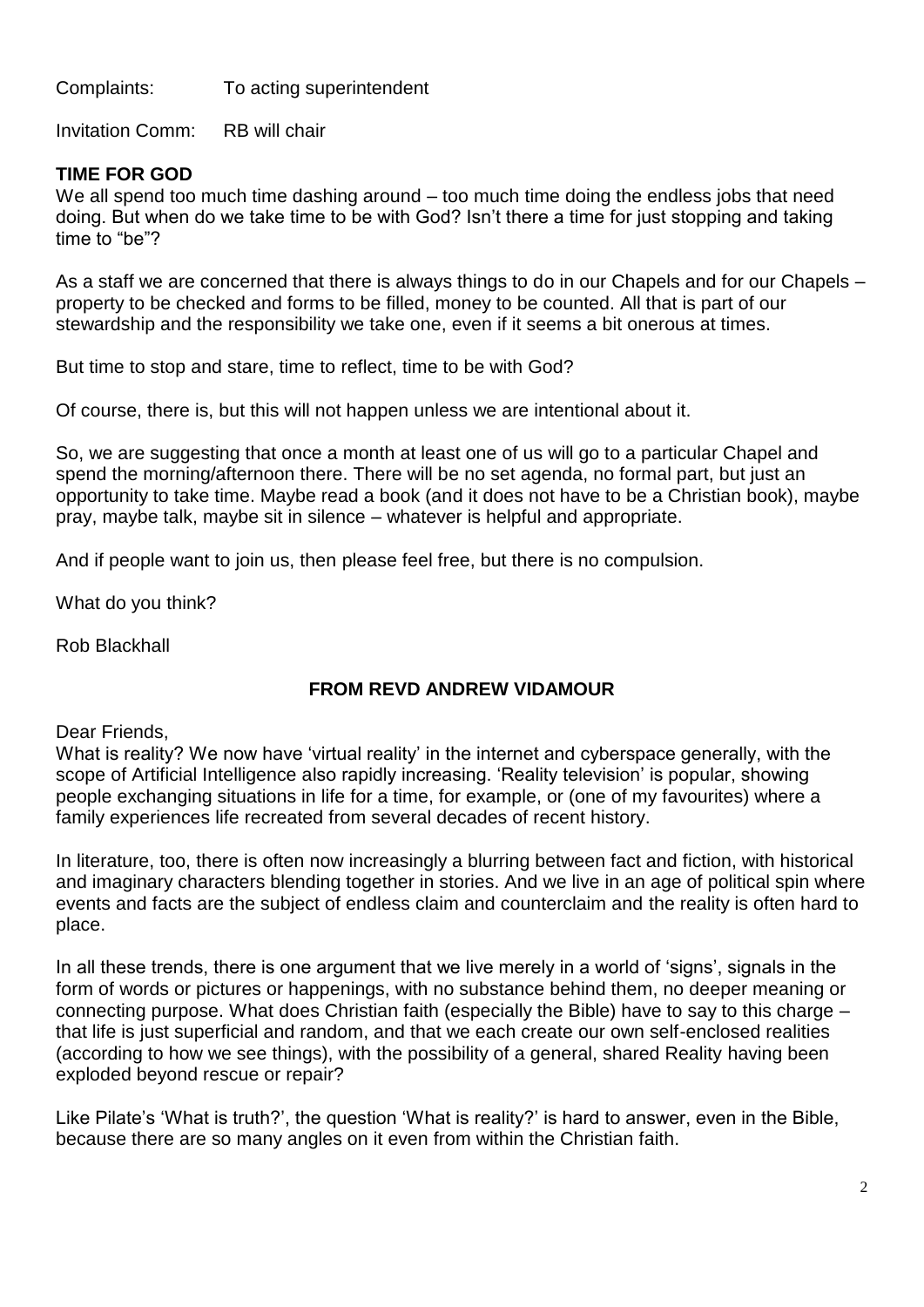However, if we start from the claim that 'God is Love', that may begin to strike a chord in our personal experience, and we may begin to see in Jesus Christ that the deepest (and most permanent) reality is the kind of love that is willing to give of itself sacrificially, and is also willing to stay faithful to the task of loving, with patience and kindness.

That is the kind of reality which runs at depth in our hearts and minds, battling often with fear and hatred, but joining us together in the most lasting ways and always waiting to be tapped through the work of the Holy Spirit.

Many of the 'signs' within and around us, the TV programmes and books, the stories and events, the technology and ways of living, these will change and fade as aspects of reality, but the true Reality we see in the parable of the Good Samaritan and the death and Resurrection of Jesus – these will never disappear.

'Jesus Christ is the same yesterday, today and for ever' (Hebrews 13: 8).

May God bless you with that assurance. Andrew Vidamour

### **FROM FRANK WATSON – LAY PASTORAL ASSISTANT**

Throughout the year the Methodist Church has 'Special Sundays' for different charities/causes. Three of these Sundays, occur in July is year and I want to this month give you a little information about them and how we can support and help them.

Sunday 10 July, marks two of them on the same day. These are…

### **Action for Children Sunday**

Supports the work of Action for Children (formerly National Children's Home (NCH)), which was founded in 1869 by The Revd Thomas Bowman Stephenson. The charity today works closely with children and families to spot problems early, and offer extra help when it's needed. They do this in a variety of ways, from childcare to mental health programmes as well as parenting support.

So how can we help support this important work? Well, you could join one of they campaigns by signing a online petition, speak with your MP, or share the different campaigns with your friends and family. Why not take a look at the campaigns page of they website, [https://www.actionforchildren.org.uk/support-us/campaign-with-us/.](https://www.actionforchildren.org.uk/support-us/campaign-with-us/)

Of course, you could always fundraise by holding a special service on 10 July, or consider holding an event such as a coffee morning and donating the money raised. I can remember my Nana in Buckland having a NCH money box which she would put all of her loose change into, it was remarkable how much it added up to when the box was finally full! I don't see many around these days, so why not bring them back? See how much you can raise as a church.

### **Sea Sunday**

Raises awareness of and supports seafarers all around the world. The Mission to Seafarers is an Anglican charity but very much at the forefront of mission to this unique and often forgotten about group of the world's work for and community. They have one mission, that being to provide compassion, care and support to Seafarers around the world when they need it most. This mission which they have been fulfilling for more then 150 years.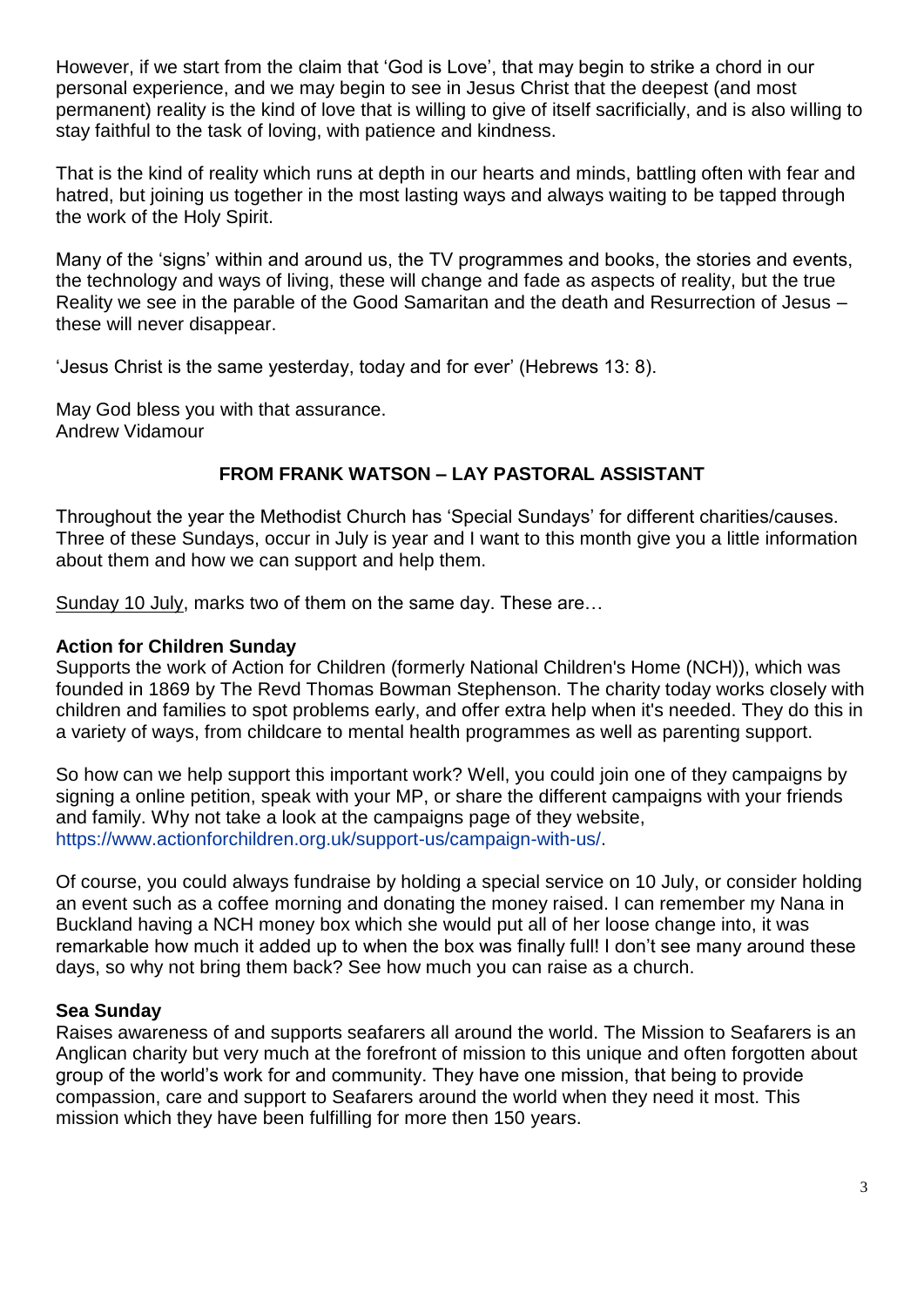You may not be aware but The Methodist Church also has its own mission to Seafarers. Established in 1843 as the Seamen's Mission of the Methodist Church, the Queen Victoria Seamen's Rest has a long history of providing accommodation and welfare support for retired seafarers, veterans of the armed forces and other homeless men with low support needs.

There are a number of ways you could support this work, like Action for Children, you could rise funds. You could give a direct donation to Queen Victoria Seamen's Rest, following this link, <https://www.paypal.com/gb/fundraiser/charity/3182445>

But also one of the most important things we can do for the Missions and for all charities is to pray. The Mission to Seafarers publishers an annual prayer diary <https://www.missiontoseafarers.org/at-church/prayer-diary> which you could use as part of your daily prayers.

Then on Sunday 17 July we have…

#### **Rural Mission Sunday**

This is an annual celebration of the life and work of rural churches, giving an opportunity to remember all the things they do well, and challenge themselves to do one new thing.

It was established by The Arthur Rank Centre, which is an ecumenical national charity. Who resource, train, and advocates for rural Christians, rural churches and the communities they serve. They vision is of confident rural Christians, encouraged to engage in effective mission and ministry.

Resources can be found at<https://arthurrankcentre.org.uk/mission/rural-mission-sunday/>

I hope you find same or all of the information here helpful. Please do go and explore more about these different charities, organisations and missions. Just these three alone, show the breath of different causes which our Church strives to support. Will you do so locally?

## **SAFEGUARDING INFORMATION**

#### **Online Training Programme 2022**

For all face-face dates please contact your District Safeguarding Officer or in the case of the Foundation course the Circuit Safeguarding Officer (Jacqui Watson)

Jacqui would like to know if anyone books onto the Foundation Courses & when you have completed it – please let her have sight of your certificate for her records. Please book via Eventbrite – Follow the online instructions

#### **ONLINE: Foundation Module – Creating Safer Space**

This will be run at regular intervals.

#### **CIRCUIT IN-PERSON FOUNDATION TRAINING** will take place when necessary

#### **Advanced Module**

The Advanced course is being delivered Online and Onsite across the region.

If you wish to undertake the Course Online, please contact Jacqui Watson.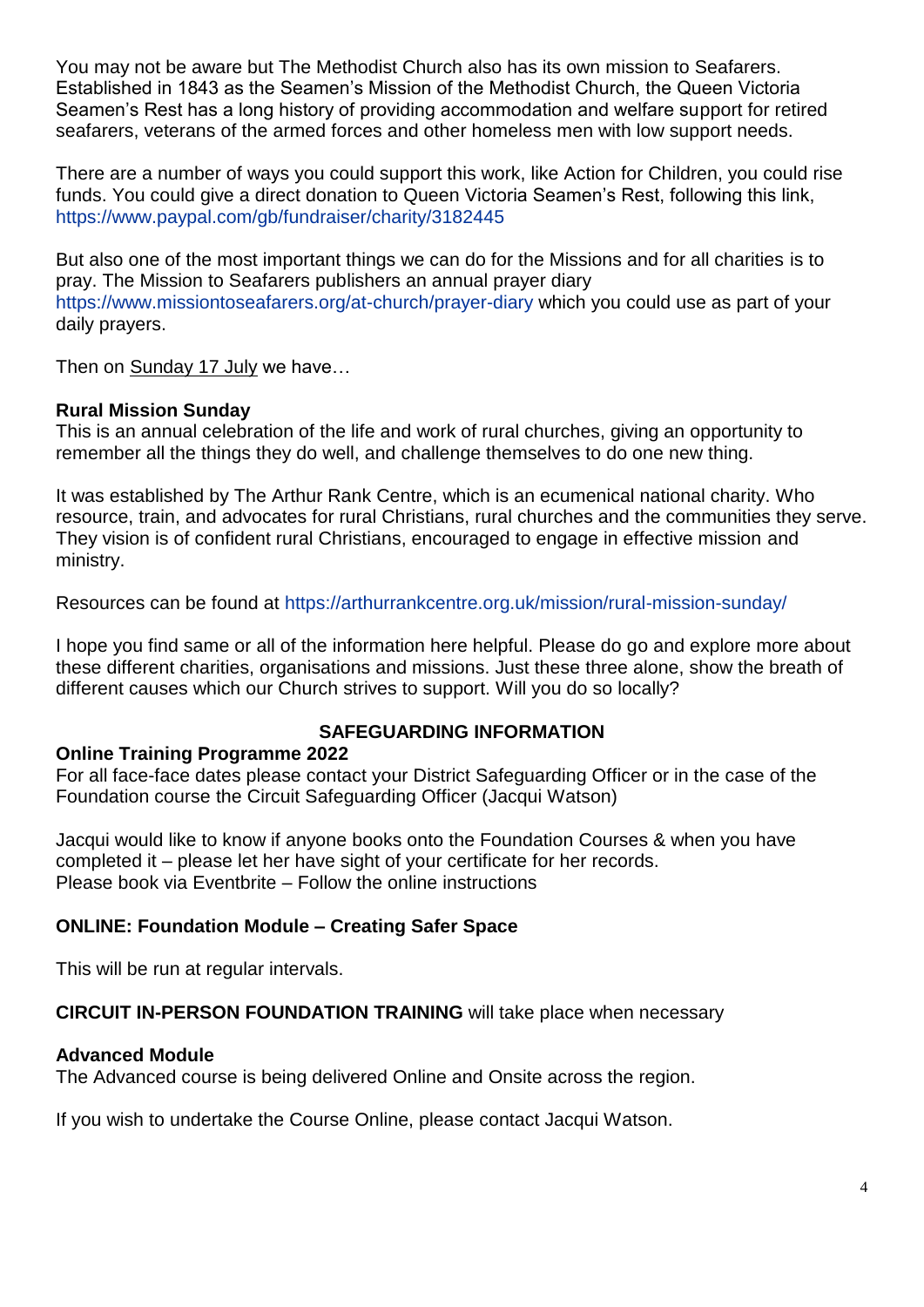**Online Advanced is to be booked through your Circuit Safeguarding Officer,** the course is an e:learning exercise through an online platform which delegates progress through at their own speed. On registration, delegates will be given the booking link to sign off your learning journey at the relevant gathered session.

After registering, the Gathered Session date will be given - **note you cannot attend a gathered session until you have completed all of the online modules**;

# **WEEKLY SERVICES TO USE ON ITS OWN OR WITH THE ZOOM SERVICE There is only one Zoom Service during July & two in August**

### **ORDER OF SERVICE FOR CIRCUIT ZOOM SERVICE FOR SUNDAY 24TH JULY 2022**

### **Call to Worship**

Jesus said, 'Take heart, it is I; do not be afraid.' So come and worship this evening. Come; because it is Jesus who calls us

### **StF 24 Come Now is the Time to Worship**

#### **Prayers**

*Loving God, we come together as your people to worship you and to pray for one another; to rejoice that we are your family, to acknowledge our need of each other and to reaffirm our faith in you.* 

*We pray in the name of Jesus, our Saviour. Amen.*

#### **Prayer of Thanksgiving**

*God our strength, we give thanks that you walk through the water of our fear to bring peace; that you walk through the water of our dis-ease to bring healing; that you walk through the water of our confusion to bring clarity; that you walk through the water of our divisions to bring reconciliation; and that through the water of baptism you make us one with you. Amen.*

#### **A prayer of Confession**

*Forgive us, challenging and gracious God, when we are quick to judge and slow to change our minds; when we are quick to speak up for ourselves but slow to speak out for others; when we confine you to churches and don't meet you in our communities; when we give only crumbs of our time, our attention and our resources. Forgive us, heal us, and use us to your glory.*

*When we confess our sin we can be assured that God is ready to forgive and restore. Amen* 

### **StF 439 Abba Father Let Me Be**

### **Meditation on the Lord's Prayer (BB page 1100)**

**Psalm 130 Genesis 3 vv 8 – 15**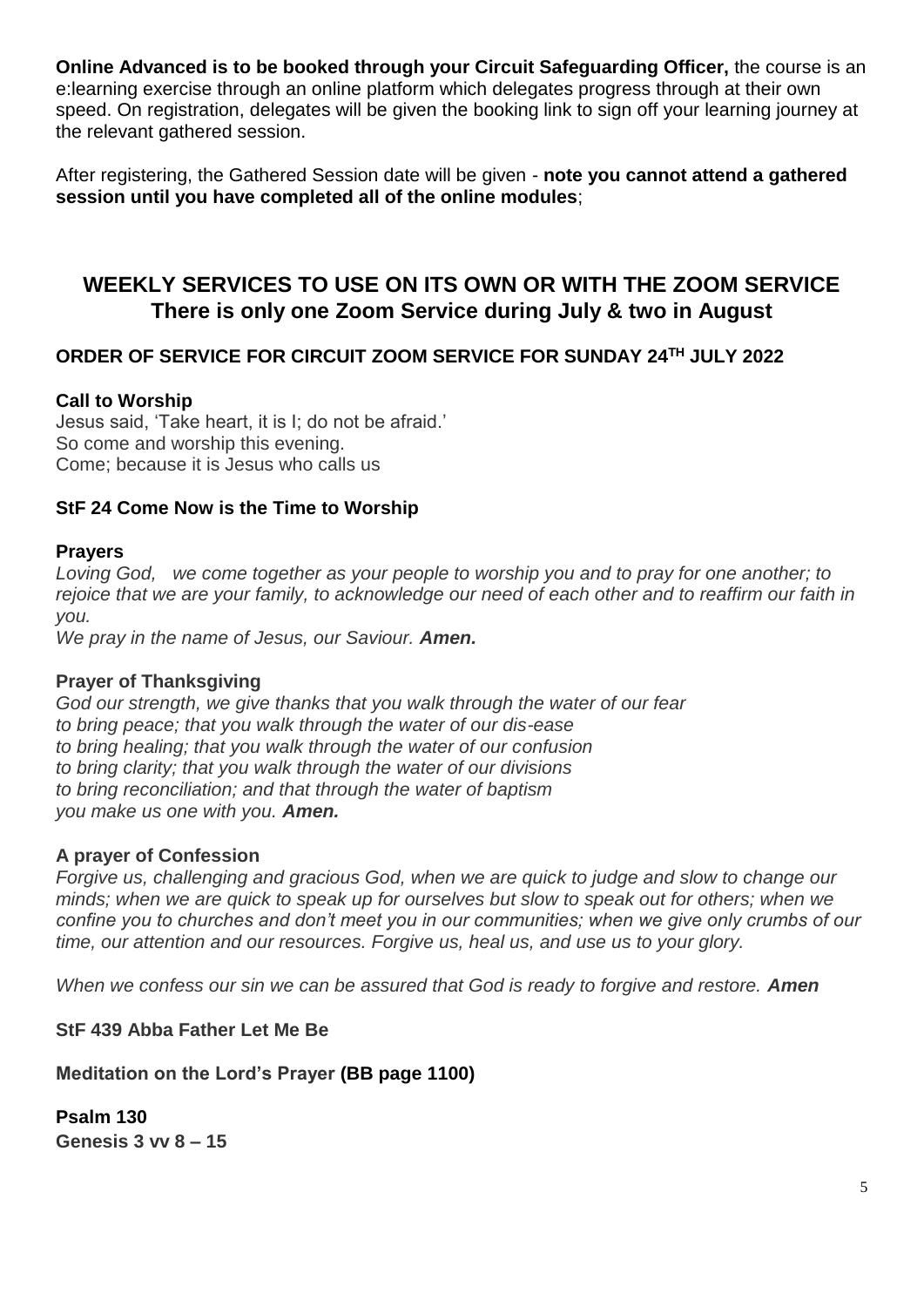**StF 481 The Lord's My Shepherd. (And I will trust in You)**

**Mark 3 vv 20 – 35**

**Sermon - Doing the Will of God**

**StF 489 All I Once Held Dear**

**Prayers of Intercession**

*Merciful God and Father of our Lord, Jesus Christ: we pray for those that we and others are tempted to send away… Lord, in your mercy. Hear Our Prayer*

*We pray for those who have to make do with crumbs from other people's tables… Lord, in your mercy. Hear Our Prayer.*

*We pray for those judged harshly and unfairly, those who are discriminated against… Lord, in your mercy. Hear Our Prayer*

*We pray for those with the courage to stand up and speak for the voiceless, for those whose lives are endangered by their actions… Lord, in your mercy. Hear Our Prayer.*

*We pray for those who feel alone in their situations, who feel that no one cares enough to speak out for them, to visit them, to pray for them… Lord, in your mercy. Hear Our Prayer*

*We pray for those we know who are ill or in trouble and we bring them now to the feet of Jesus… Lord, in your mercy. Hear Our Prayer*

*Jesus said to the woman, 'Great is your faith! Let it be done for you as you wish.'Amen.*

### **MP 382 Jesus Take me as I Am**

### **Closing**

*May facing our fears make us wiser. May knowing that we need one another make us stronger. And may God who is Father, Son and Holy Spirit, bless us with courage, trust and peace of mind as we journey through this week. Amen.*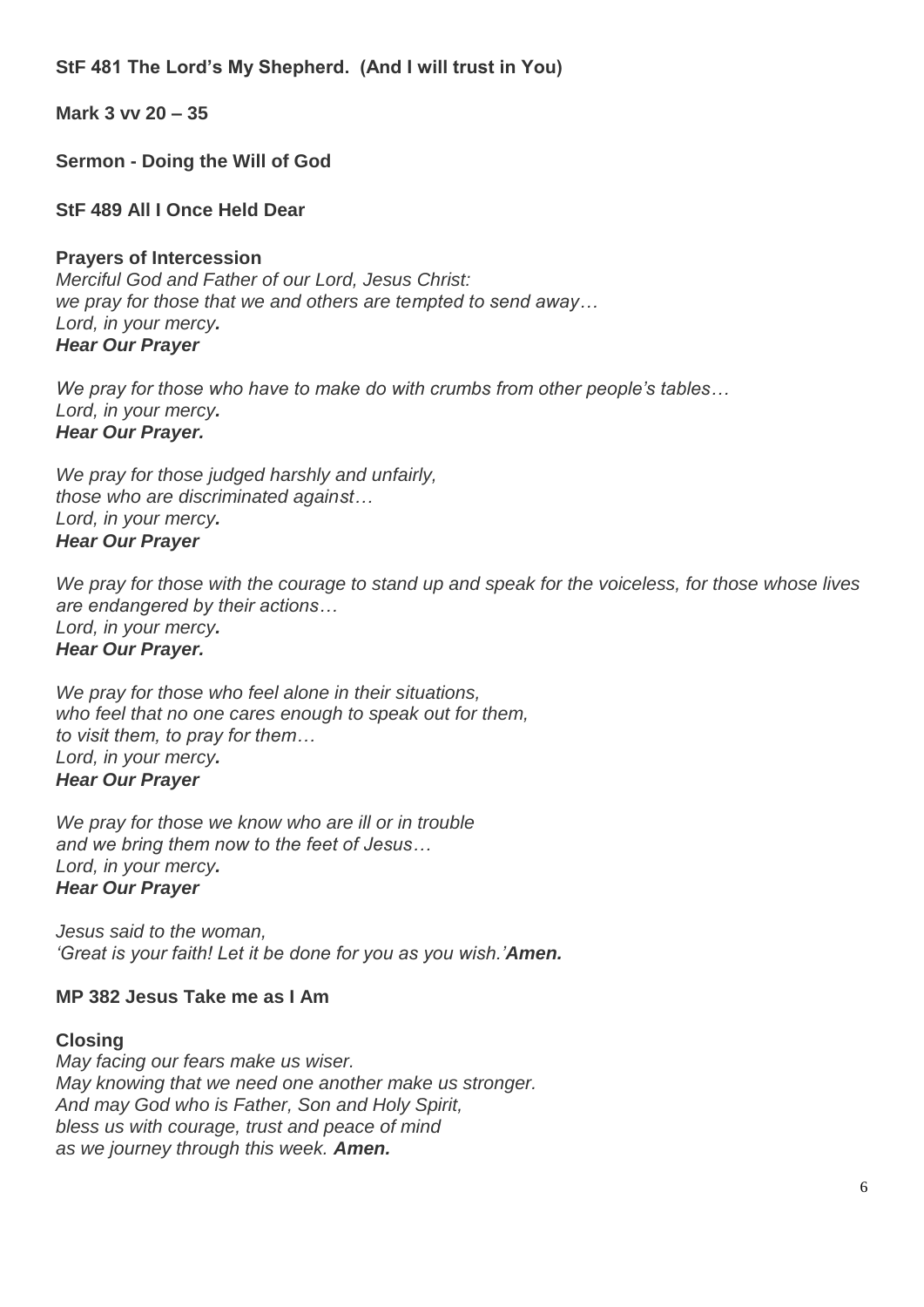### **CIRCUIT ZOOM SERVICE FOR SUNDAY 14th AUGUST 2022**

### **Call to Worship**:

God, our Creator and Companion, God our other, you have known and sought us always. We come to be in your presence. Forgive us, cleanse us, restore us, and fill us with yourself, we pray, through your Holy Spirit, that we might worship you, through Jesus Christ our Lord. **Amen.**

### **Hymn: 'Praise, my soul, the King of heaven' (13 HAP / 83 STF)**

### **Prayers of Adoration and Confession**:

*Great you are, eternal God, deserving of all praise. Let all the peoples praise you, God: Let all the peoples praise you.*

*Great is your glory, eternal God; you dwell in splendour and light. Let all the peoples praise you, O God: Let all the peoples praise you.*

*Great is your power, eternal God, creator of the universe. Let all the peoples praise you, God: Let all the peoples praise you.*

*Great is your love, eternal God; you are merciful to all. Let all the peoples praise you, God: Let all the peoples praise you. Through Jesus Christ our Lord. Amen.*

*Almighty God, our Maker and Judge, we have been born into a sinful world and we ourselves are sinners. We have sinned against you and against our neighbours and fallen short of what you meant us to be.* 

*We have thought too much of ourselves and too little of you. We have turned aside from the needy and ignored the weak and destitute.* 

*Have mercy upon us and renew us by your Spirit, that we may depart from evil and do good, seek peace and pursue it, and serve you with our whole being; for the sake of our Saviour, Jesus Christ. Amen.*

#### **The Lord's Prayer**

**Psalm 82**

**Hymn: 'Great is thy faithfulness' (66 HAP / 51 STF)**

**Bible Reading: Hebrews 11:29-12:2 Bible Reading: Luke 12: 49-56**

#### **Hymn: 'Not far beyond the sea' (477 HAP / 159 STF)**

#### **Sermon**:

Our Gospel reading is not an easy one. Some of the pictures of Jesus we perhaps grew up with show him in a kind of fuzzy glow, with small children and animals around him, the 'Gentle Jesus, meek and mild' of the hymn.

And for much of the time, as far as we can understand from the Gospel record, Jesus seems to have been very patient and self-controlled, whatever is going on around him, though he does get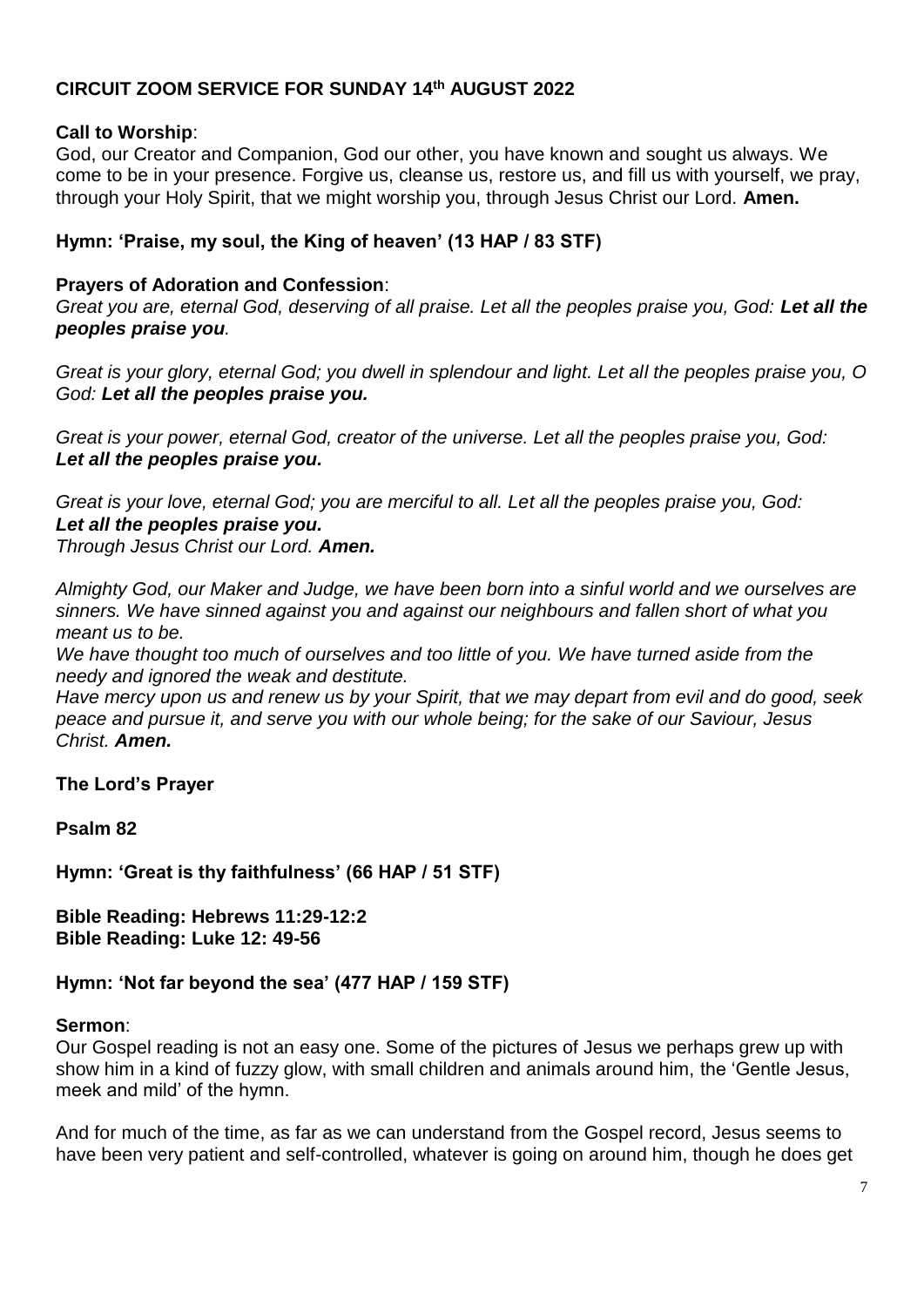frustrated when his disciples are slow to understand, for example, and of course he weeps at the death of Lazarus and later overturns the moneychangers' tables in the Temple.

But these signs of strong emotion in Jesus seem fairly rare, so when they do come we sit up and take notice as they remind us of the humanity of Jesus, and they are generally there for a purpose.

In our passage today, Jesus the realist emerges, aware of the differences of opinion his teaching was creating and would continue to create: 'Whoever is not with me is against me, and whoever does not gather with me, scatters', as he says elsewhere (Luke 11:23). His vision and his mission are not easy to understand or to accept or to practise, and there will always be differing views on how to share the Gospel and be the Church, as Christians were already finding at the time Luke's Gospel was being written: the parties of Peter and James developed, with diverse understandings of how Jewish ritual food practices and circumcision were to be seen by Christians (as the Council of Jerusalem demonstrates: Acts 15).

So Luke was writing out of his real present experience of at least two sorts of difference: between Christians and other people, and between Christians themselves. Not surprisingly, maybe, Jesus' tone here seems both angry and sad.

And, of course, the same is true today. So why keep going in the steps of Jesus? How do we live with different opinions within and outside the Church?

I think that Jesus may be saying here (and elsewhere): 'live according to the lights you have been given', by the Spirit: we need to value and respect each other, while recognising possible and actual disagreements.

But our reading from Hebrews may remind us that we also need to take the longer view. The heroes of faith here, named and unnamed, also faced challenges (including disagreements) as they tried to live with integrity in God's ways. And, crucially, they are united in their support and encouragement of us now, as a 'cloud of witnesses', as a crowd roars on the athletes in a race. Whatever different views they may have held are now forgotten in their unity in the peace of Christ and the fulfilment they find in his love in eternity. This mystical, mysterious picture may help us to see at least some conflicts and disagreements in a wider perspective, as we keep our eyes fixed on Jesus, the pioneer and perfecter of our faith. **Amen**.

### **Silence**

**Hymn: 'The King of love my shepherd is' (69 HAP / 479 STF) / 'The Lord's my shepherd, I'll not want' (Townend) (481 STF)** 

#### **Prayers of Intercession**:

*Loving God, we bring to you our world of so much pain, so much need and sorrow; a world you care for and about so deeply that you willingly gave your all for it, living and dying among us through your Son, Jesus Christ. Reach out again in mercy, and heal our wounds.*

*We bring to you the causes of so much suffering: The sin of greed, denying the many their share of this earth's riches to the benefit of the few; The sin of waste, wantonly squandering the resources you have given with no thought for future generations;*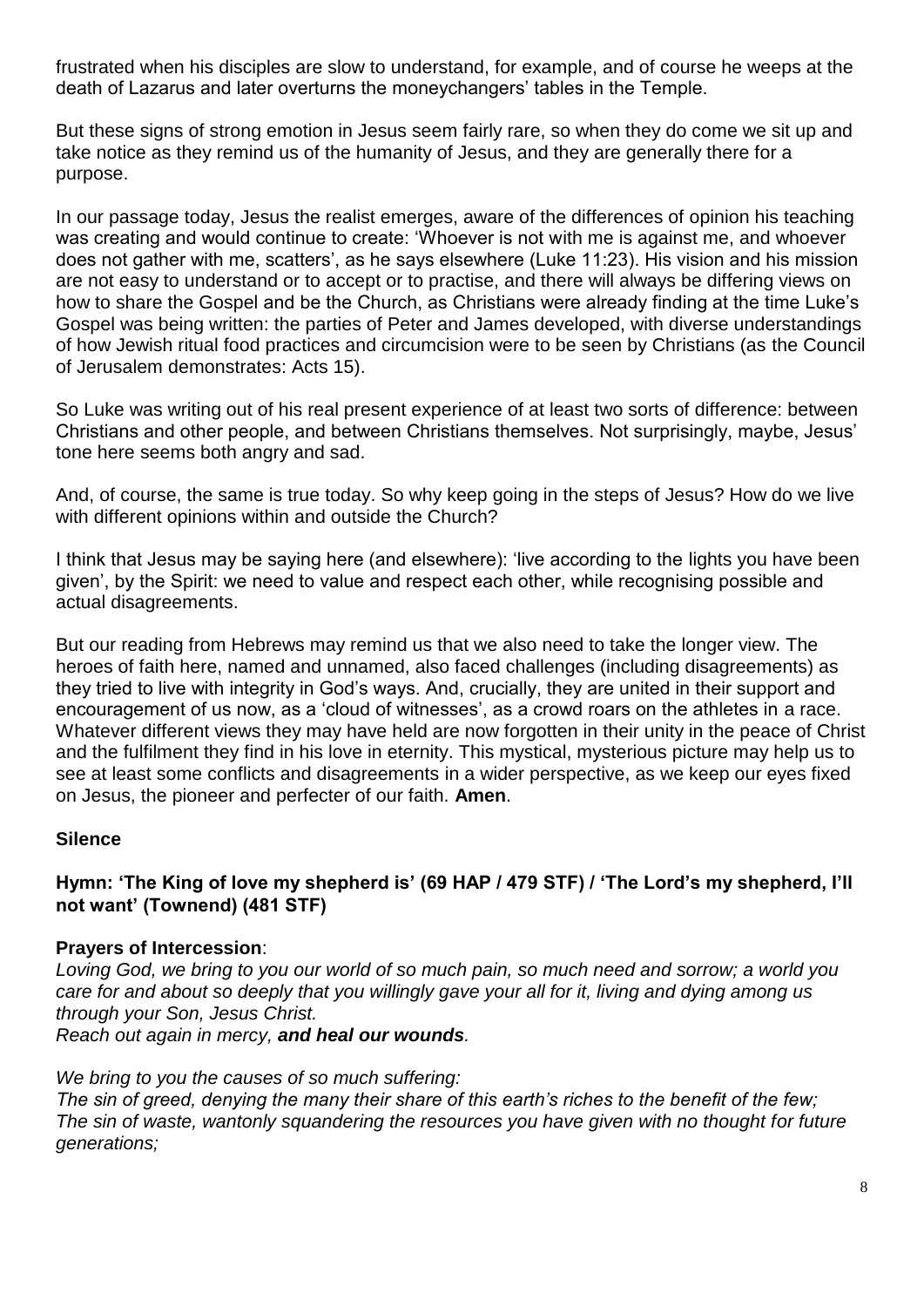*The sin of intolerance, dividing families, communities and nations through a refusal to engage in dialogue;*

*The sin of pride, thinking too highly of ourselves and too poorly of others.*

*(Pause)*

*Reach out again in mercy, and heal our wounds.*

*We pray for those who pay the price of human folly: the poor and the hungry, the homeless and dispossessed, victims of war and violence, crime and cruelty; the distressed, isolated, crushed and forgotten, all who are deprived of love and denied hope.*

*(Pause)*

*Reach out again in mercy, and heal our wounds.*

*We bring before God those people and situations especially on our hearts and minds at this time, where there is pain and suffering of whatever kind and for whatever reason.*

*(Pause) Reach out again in mercy, and heal our wounds.*

*And we bring our own needs and fears before God.*

*(Pause) Reach out again in mercy, and heal our wounds. In the name of Christ we pray. Amen.* 

### **Hymn: 'What a friend we have in Jesus' (559 HAP / 531 STF) / 'Colours of day' (167 STF)**

#### **The Blessing**:

*Take our gifts, most loving God, that they may be used for your glory. Take our hearts, most loving God, that they may be filled with love.* 

*Take our wills, most loving God, that they may be obedient to your call. Take our actions, most loving God, that they may bring you praise.*

*And to that end, the blessing of God Almighty, Father, Son and Holy Spirit, rest and remain with you and all people, now and always. Amen.*

HAP: 'Hymns and Psalms' - STF: 'Singing the Faith'

#### **CIRCUIT ZOOM SERVICE FOR SUNDAY 28 AUGUST 2022 - 22nd Sunday in Ordinary Time**

#### **Call to Worship:**

Sing aloud to God our strength; shout for joy to the God of Jacob. (Psalm 81:1)

You are worthy, our Lord and God, to receive glory and honour and power.

#### **Hymn: When morning gilds the skies (H&P 276) (StF 368)**

#### **Prayer of Adoration:**

*Lord of our lives, God of our world, we gather to celebrate you. You rule the universe, its heights and depths, from the top of the mountain to the ocean floor, from the furthest planet to the hairs on our head.*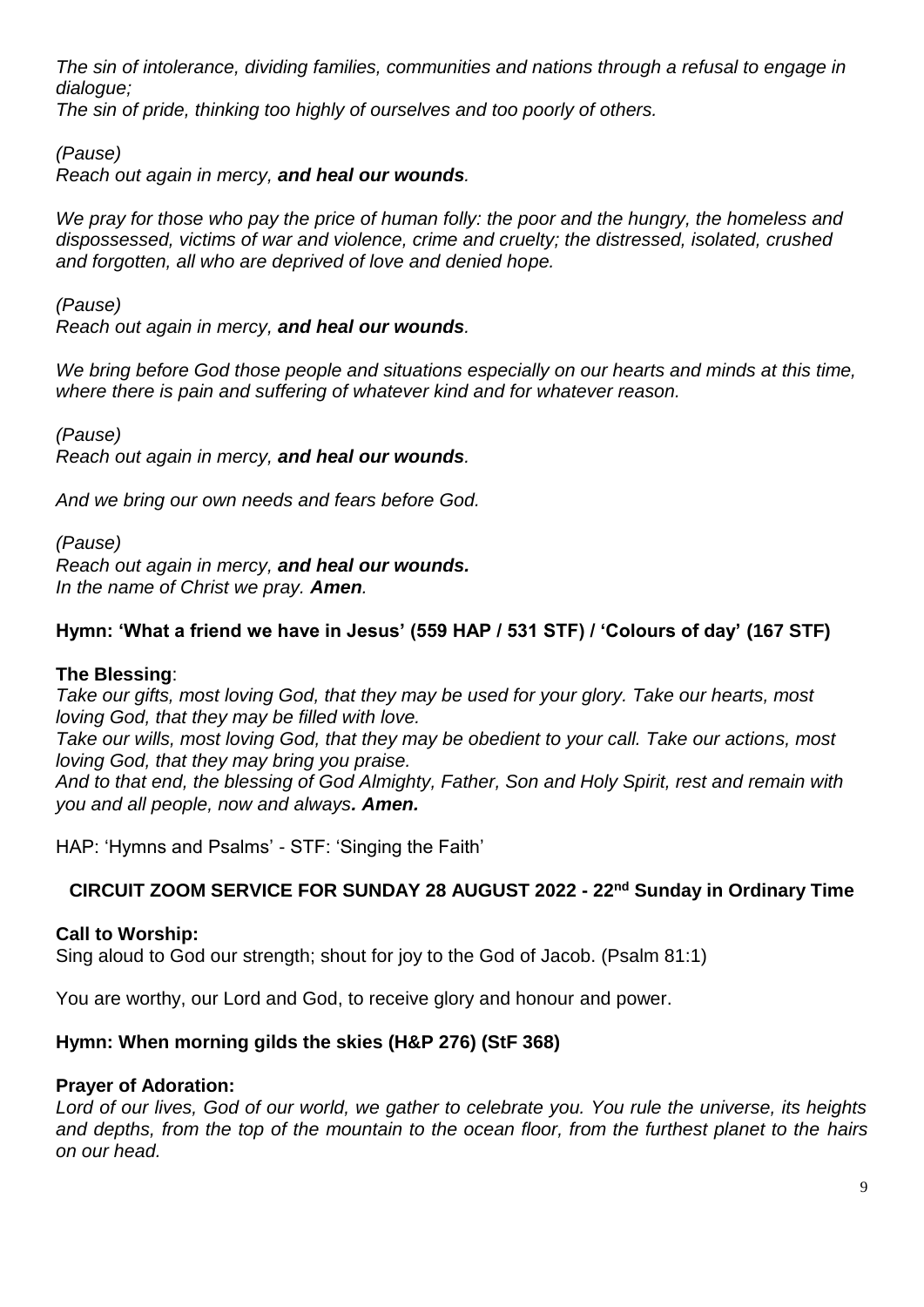### *Lord of our lives, God of our world, we gather to worship you.*

*You are in the dripping of the rain and the drumming of beats and bar-lines, everything has its music and sings your praise! We come to a cosmic party, a universal celebration of our Creator! Guest of honour, you put us in our place, and ask us to throw our doors wide open to whoever wants to join in!* 

*Lord of our lives, God of our world, we gather to worship you.*

### **Prayer of Confession:**

*Gracious God, forgive us that our deeds so often fail to match our words. We honour you with our lips but our hearts are far from you. We profess to follow Jesus but we do not live as he taught us to live. We call him the Pearl of Great Price but we harbour the love of money. We claim to care for others but we hurt them by actions and negligence. In compassion and grace, forgive us. Renew us by your Spirit and make us doers of your word, for the sake of him who is thesame, yesterday, today and for ever, our Saviour Jesus Christ. Amen.*

**Hymn: Great is thy faithfulness, O God my Father (H&P 66) (StF 51)**

**Old Testament Reading: Jeremiah 2:4-13**

**Psalm: Psalm 81:1, 10-16**

### **Epistle: Hebrews 13:1-8, 15-16**

#### **Prayer of Petition:**

*Lord, give us the mutual love that binds us together, but let us never become a clique that keeps people away from you. Give us the hospitality to make a welcome for strangers and then may they become friends, bound in that mutual love. Give us the grace to entertain unsuspected angels and the grace to share all we have for your sake. Amen.*

**Hymn: Come down, O Love divine (H&P 281) (StF 372)**

**The Gospel: Luke 14:1, 7-14**

#### **Sermon:**

### **Hymn: Thy hand, O God, has guided (H&P 784) (StF 692)**

#### **Prayer of Intercession:**

*Loving God, gracious host, you invite humankind to partake of the banquet of life.*

*We pray for the guests with wealth and power who have secured for themselves places of honour in our world. Open their eyes to see the faces of your other guests. Open their ears to hear their requests. Open their hands to give.*

*We pray for the followers of Christ, that we might come to your table eagerly and in humility. May we be truly thankful for your many gifts to us. May we serve one another with sensitivity and love. May we give of what we have without expecting any return.*

*We pray for those finding it difficult to enjoy the riches of the banquet: those who are ill . . . those who are sorrowful . . . those who have passed up the invitation. Gracious host, give them what*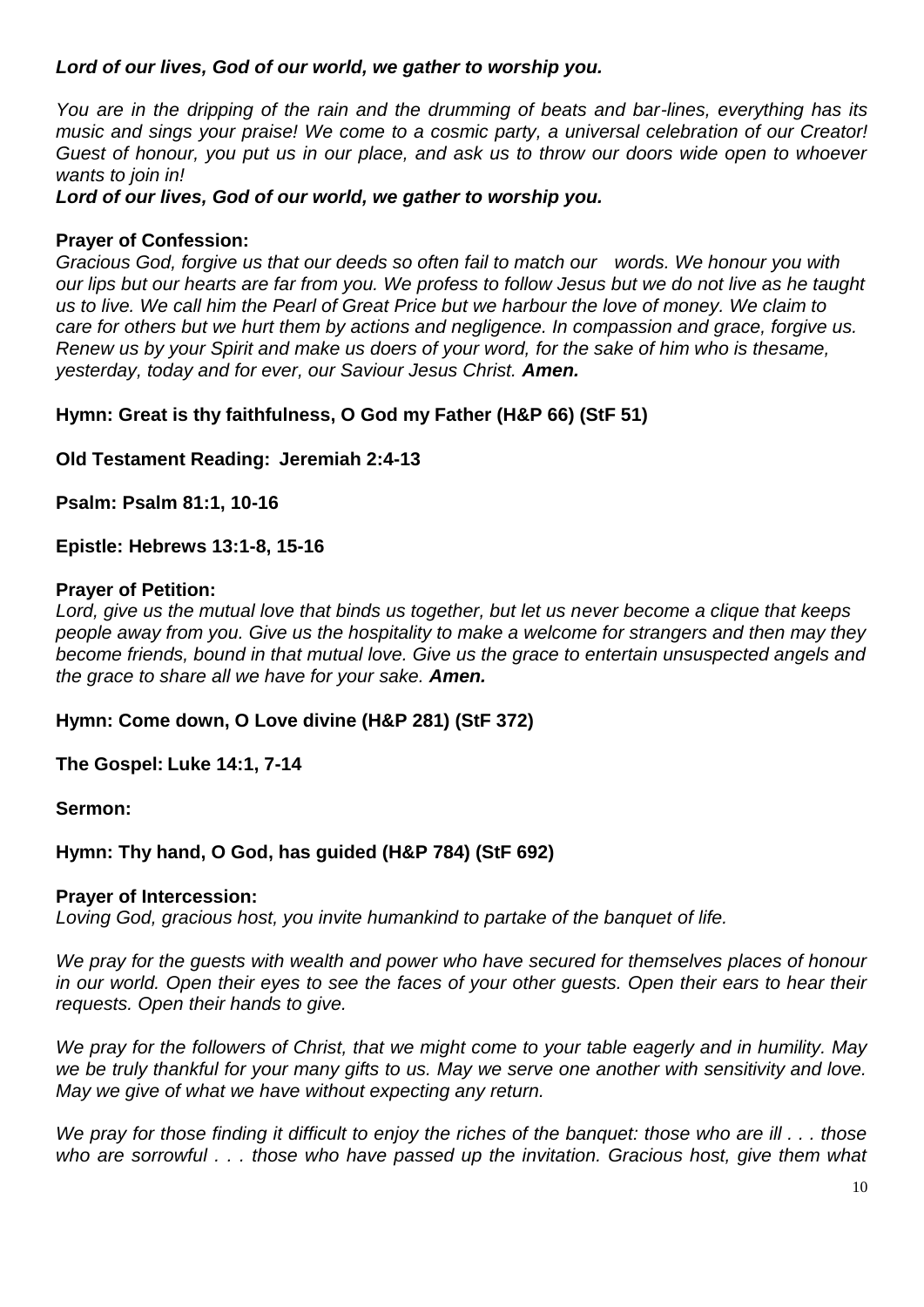*they need to sustain them. Give them healing and hope, comfort and love, that they may feed on you in their hearts.*

Loving God, gracious host, may we partake of the heavenly banquet you have prepared for all *humankind.*

In the name of him who came to invite us to the feast, Jesus Christ, your Son, our Saviour. **Amen.** 

### **The Lord's Prayer:**

### **Hymn: Tell out, my soul, the greatness of the Lord! (H&P 86) (StF 186)**

#### **The Blessing:**

Let us not neglect to do good and share what we have, for such sacrifices are pleasing to God; and the blessing of God Almighty, the Father, the Son and the Holy Spirit be among us and remain with us always. **Amen.**

#### **CLOVELLY METHODIST CHURCH**

Dear Friends,

A small group recently discussed the work and witness in and from Clovelly Chapel. One topic considered was the prayer card ministry. It was suggested that the prayer cards could be collected monthly from April-October and 2-monthly from November-March, for prayer either in public worship or in personal devotions. Once prayers have been offered, the cards are destroyed.

The number of volunteers able and willing to collect the prayer cards has sadly grown quite small. If you would be interested in helping in this way, I would be pleased to hear from you.

The group also considered, among other matters, possible future uses of the Chapel, updating of the video there, and renewal of the local history mural towards the back of the building.

Again, please let me know if you have any ideas as to how we can take forward our Christian worship and mission in Clovelly. Andrew Vidamour

### **REQUEST FROM FRANK WATSON – LAY PASTORAL WORKER**

*"We are looking for a lockable box to use for the Prayer Card Ministry at Clovelly Methodist Church. Ideally, the box needs to lock and have an opening on the top, big enough to insert an A5 card.*

*Please could you look around your Churches to see if there is anything not in use that could be donated to Clovelly for this important ministry. Any further details or contact required, please call me direct (07446 157329)" God bless, Frank*

#### **BIDEFORD AND NORTHAM NEW YEAR BIBLE STUDY**

These start again on Tuesday 13<sup>th</sup> September at 2pm & will take place at the home of Diana Yendall 01237 477836. They will be led by Julia Spencer 01237 425361 We will be Studying Pauls letter to the Romans alongside the Circuit Study so you could do BOTH! All are welcome even if you cannot manage every week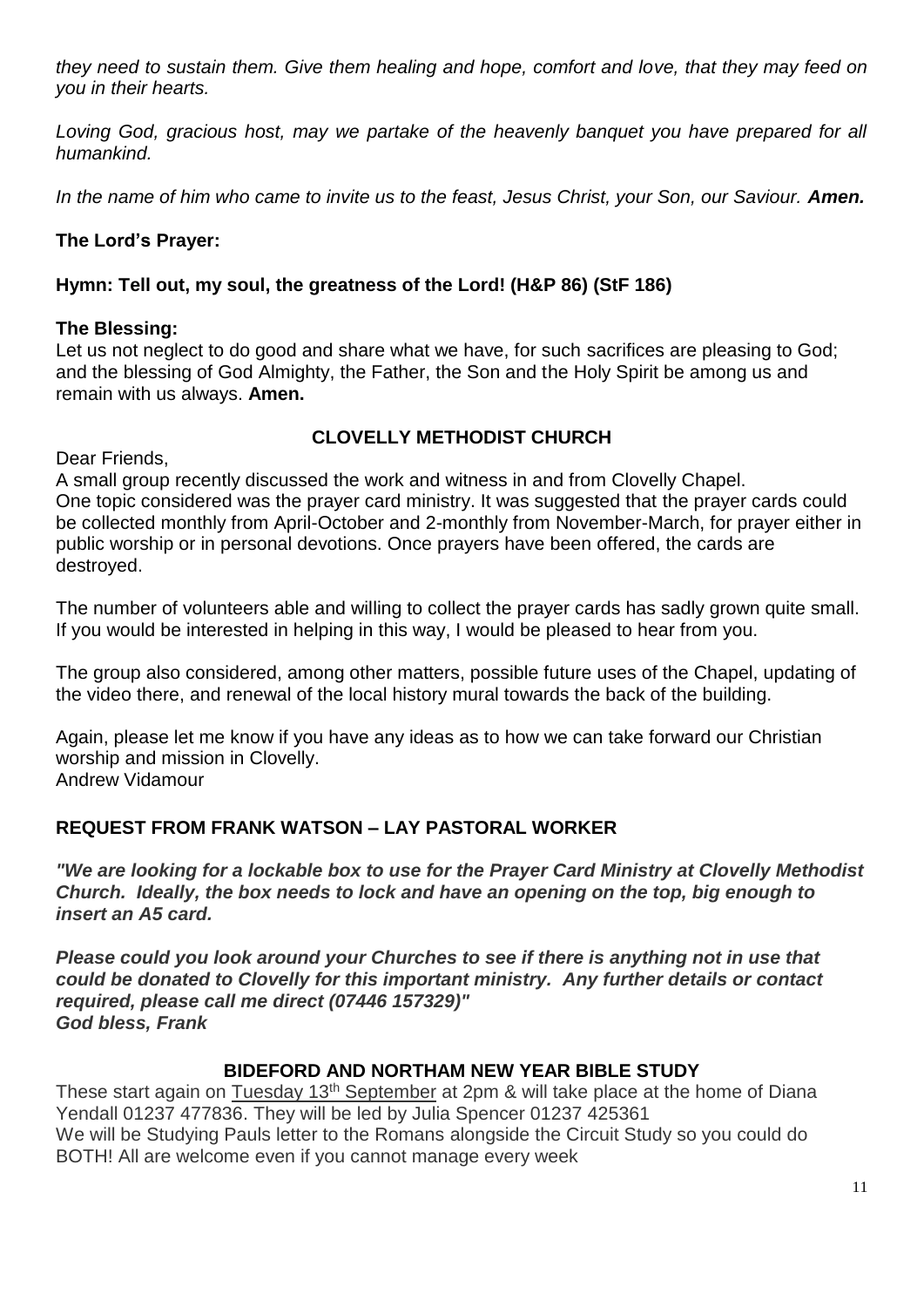### **ISRAEL 2022**

Peter Whatton will be leading a **tour of the Holy Land** from 17th to 25th October. Peter and his late wife, Ann, lived in Jerusalem and worked at the Garden Tomb for a number of spells. So, Peter knows the country well, and his local knowledge makes the tour all the more special. To visit places where Jesus lived and taught, and where some of the Old Testament stories played out is an indescribable experience. Guests can be assured of excellent accommodation, exciting cuisine catering for all tastes, and comfortable, air-conditioned coach travel through this fascinating country.

Contact Peter direct, or Judy Ross (01237 477 710) if you are interested.

### **BUCKLAND BREWER**

We Live Stream Services on the Buckland Brewer Methodist Church You-Tube Channel on the 3<sup>rd</sup> &  $4<sup>th</sup>$  Sunday in the Month & the  $5<sup>th</sup>$  Sunday if there is one.

The Weekly '**Time Together' Toddler Group** continues at **Buckland Brewer Methodist Church** with both Methodist & Anglican volunteers being present. We meet on Monday's from 9.30am to about 12noon, The cost is £1.50 per family & the numbers have been steadily increasing – families do not just come from Buckland but from neighbouring communities – they often come as friendship groups – so if anyone is aware of any Babies & Toddlers, who with their parents, grandparents or carers are looking for a 'chilled out' session of play & chat with tea/coffee/biscuits – just point them in the direction of Buckland Chapel – Dave Watson 07484 223515 or [bucklanddave1953@btinternet.com](mailto:bucklanddave1953@btinternet.com)

The **Wednesday Weekly Coffee Morning** also continues at **Buckland Brewer Methodist Church** from 10am-12noon – this is for **ALL** but especially for those who have moved into the parish/village since lockdown or anyone who would like to meet others in the community over a mug of tea/coffee with Tradecraft Biscuits & possibly Cake!! – details from Dave Watson (see above)

The **Monthly 'Mini Market'** has resumed, raising funds for Community Groups in Buckland – the Next One is on **Saturday 16<sup>th</sup> July** at the **Methodist Chapel** from 10am-1pm – Refreshments are available for Chapel Funds

On **Thursday 7<sup>th</sup> July** there is another Session of **TODDLERS' TUNE TIME** at **Buckland Brewer Methodist Church** from 9.30am-10.15am – We are planning to have a regular session of Music Makers, initially monthly during – the cost will be £2 per family – This is for ALL 0-5 year olds. These sessions are being run by Bekah Tanton, who is doing some work on Children & Families work around the Circuit – many thanks to Bekah for her experience & help.

On Saturday 9th July from 2pm the **ANNUAL BUCKLAND FETE** returns at **Buckland Hall & Amenity Field** – Proceeds to be split between the Methodist & Parish Churches, Buckland Hall & the Churchyard. There will be stalls & 'things to do'.

The **Fete Service of 'Songs of Praise'** will take place at 4pm on Sunday 10th July at **Buckland Brewer Parish Church.**

### **Come and Join the Celebration**

### **ALVERDISCOTT CHAPEL**

You are all invited to join Elsie and David in celebrating Elsie's eightieth birthday and their Golden Wedding Anniversary.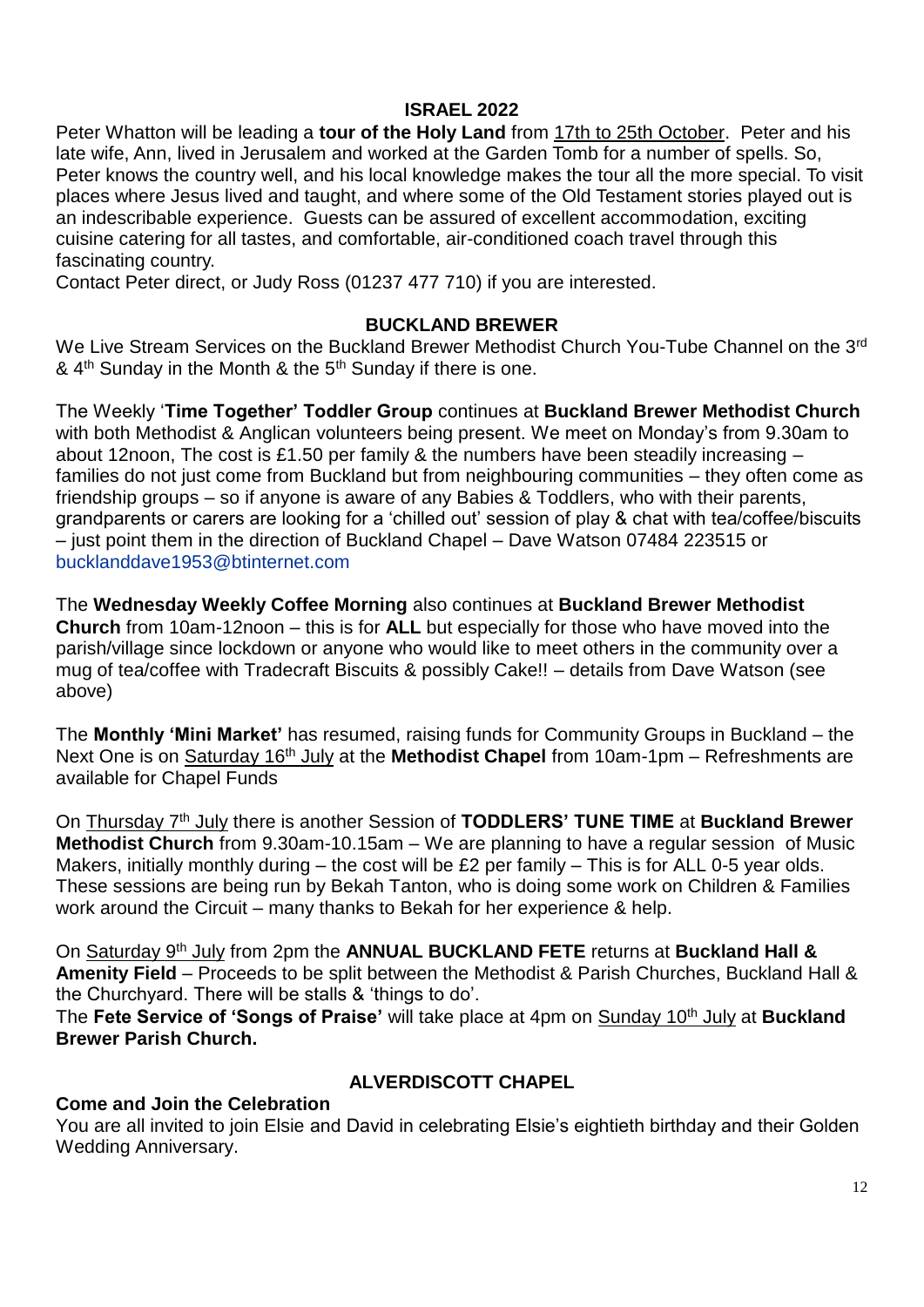We will be at Alverdiscott Community Hall on Saturday 8 October from 2pm until 6pm. There will be a running buffet, come and go as you please.

### **Services planned at Alverdiscott Chapel for June July & August**

| 3 July    | 11am | Roy Harris Holy Communion        |
|-----------|------|----------------------------------|
| 17 July   | 11am | <b>Margaret Price</b>            |
| 31 July   | 11am | At Parish Church                 |
| 7 August  | 11am | <b>Vivienne Sheriff</b>          |
| 21 August | 11am | Julia Spencer T                  |
| 28 August | 5pm  | Rev Rob Blackhall Holy Communion |

### **Events at Alverdiscott Methodist Chapel**

### **Coffee Mornings**

The Coffee Morning on Thursday 2 June, to celebrate the Queen's Platinum Jubilee, raised £100. This will be donated to the Queen's Green Canopy which is a fund to provide trees to be planted around the country.

The meeting on Thursday 7 July is for the Over and Above Cancer Care Unit at North Devon District Hospital.

On Thursday 4 August we will be supporting the MWiB Buranpur Hospital Appeal, and on Thursday 1 September our charity will be Action for Children.

Please do come along and enjoy a coffee, or tea, and a good old chat. All are welcome, hope to see you there.

### **Gardening Club**

Garden Club meetings are on the last Monday of each month (except Bank Holidays when it will normally be the Monday before) at 2.30pm in the chapel schoolroom. Our next meetings will be on 25 July, 22 August, and 26 September. Everyone is welcome and the cost is just £1.00.

### **Arts and Crafts Club**

Meetings are now in full swing. We meet on the second Tuesday of each month at the chapel schoolroom from 10.00am until 1.00pm. Tea, Coffee and light refreshments are provided. All are welcome, so why not bring along your craft/hobby and enjoy a pleasant morning with friends. The cost is just £1.00. Our next meetings will be on 12 July, 9 August, and 13 September.

### **FREEDOM COMMUNITY ALLIANCE – OPEN EVENING**

This has been sent to the Circuit & is for anyone interested to finding more out about this project in Barnstaple.

The Freedom Community Alliance is a well established Christian centre in Barnstaple which does some tremendous work with drug addicts, alcoholics and with the homeless. They are nondenominational and have about six paid staff and around fifteen volunteers. The main building is near to Grosvenor Church and is modern and spacious. They also operate a therapeutic centre on the edge of Exmoor for about 10 men. They rent or own houses in Barnstaple offering accommodation to those in need.

Should anyone be interested in attending the Opening Evening or finding out more, please see below the details from Roger Bartlett from the Freedom Community Alliance including contact details for your reference.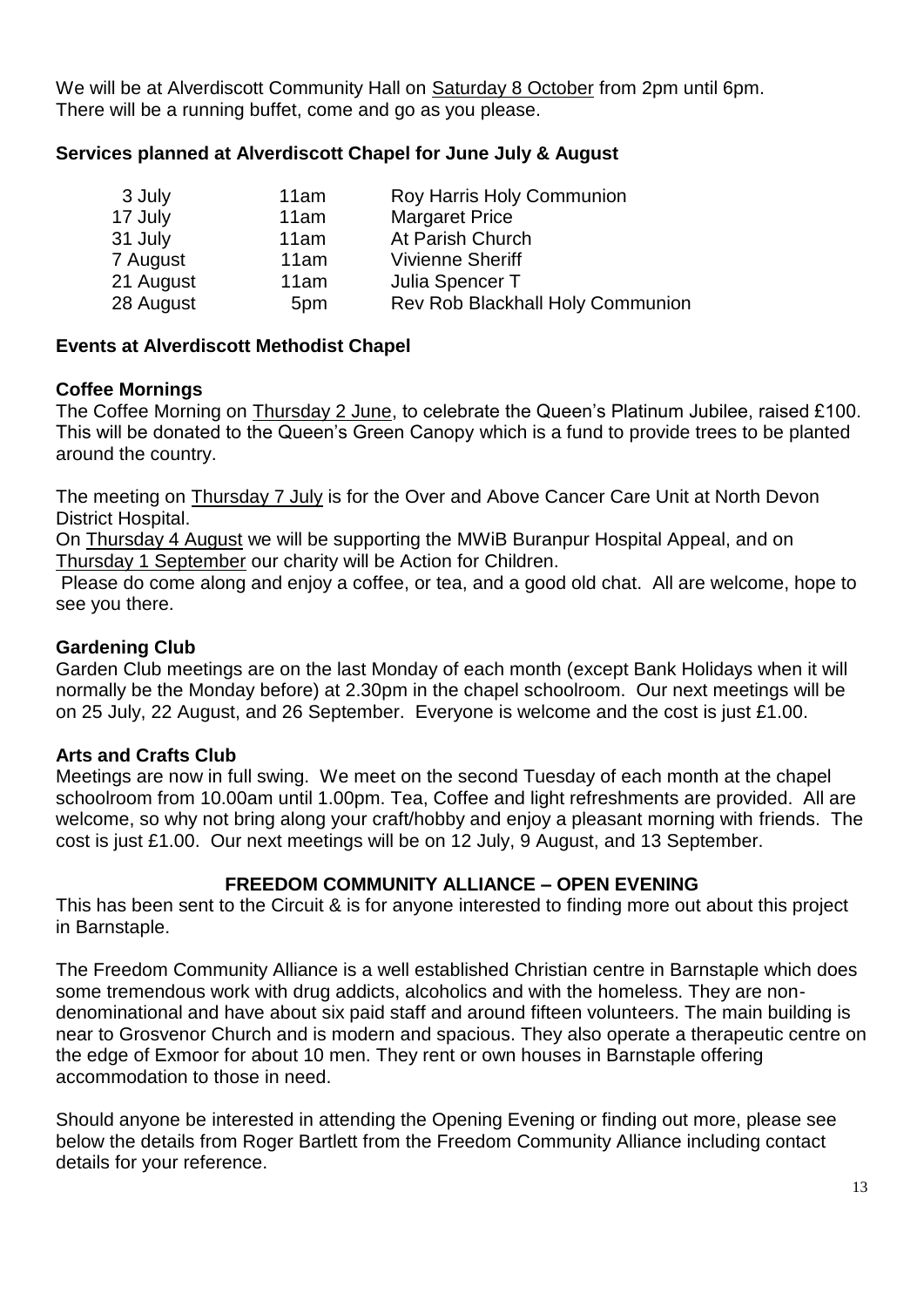We have not given up and will not give up because we really want you all to join with us and be part of what God has called us to at Freedom! J So, having had to cancel the above event a couple of times for covid-related issues, we finally feel the time is right to set a new date for you and other local Christians to join us for an evening together at the Freedom Centre.

The new date will be, God willing, Wednesday 6th July 2022.

As was the initial plan, we will begin with drinks and nibbles from 7pm before the more formal programme at 7.30pm when all will have the opportunity to find out more about our work and meet with members of the staff team and board of trustees. There will be a time for you to ask any questions you may have and, most importantly, we would love for us all to spend time in prayer together.

Our heart is to share some of what God has been doing and to encourage you to journey with us going forward both in prayer and in other ways as you sense the Lord leads you.

Please do share this invite with your church membership and any other individuals who have a heart for the poor and marginalised in our local community and who you think might like to come.

Once again, it would be helpful to have an idea of the numbers who may come, so please do drop me an email (at this email address) if it is your intention to join us.

Bless you and we look forward to welcoming many of you on 6th July. Roger Bartlett - Operations Manager, Freedom Community Alliance

Mob: 07510950408 Email: [roger@freedomcommunityalliance.org.uk](mailto:roger@freedomcommunityalliance.org.uk)

### **Langtree Methodist Chapel News**

#### **Bible Study**

We are continuing to meet on Thursday evenings at 7.30pm for Bible Study. We usually either follow a study guide, DVD or look at the lectionary readings for the following week. In June we have been looking at Isaiah using the 30 days with Isaiah Bible Month Toolkit and I think this may continue beyond June! Please feel free to join us.



June has been busy within the Parish with Platinum Jubilee celebrations taking place. This included a craft and flower festival at the Parish Church, lighting of a beacon, barbecue, Songs of Praise, Parish photo and afternoon tea all to celebrate and give thanks for the Queen's 70 years of service and dedication. Our thanks go to Bridget Biggs who did an amazing floral display on behalf of the chapel at the flower festival, all from flowers picked from her garden.

We are continuing to support the Operation Christmas Child Shoebox Appeal as in previous years. This year we are hoping to be able to meet for a packing party which will probably be on a Saturday in October (more details to follow) but shoeboxes can still be packed at home by individuals or groups. I will be ordering some flat-pack boxes and leaflets with packing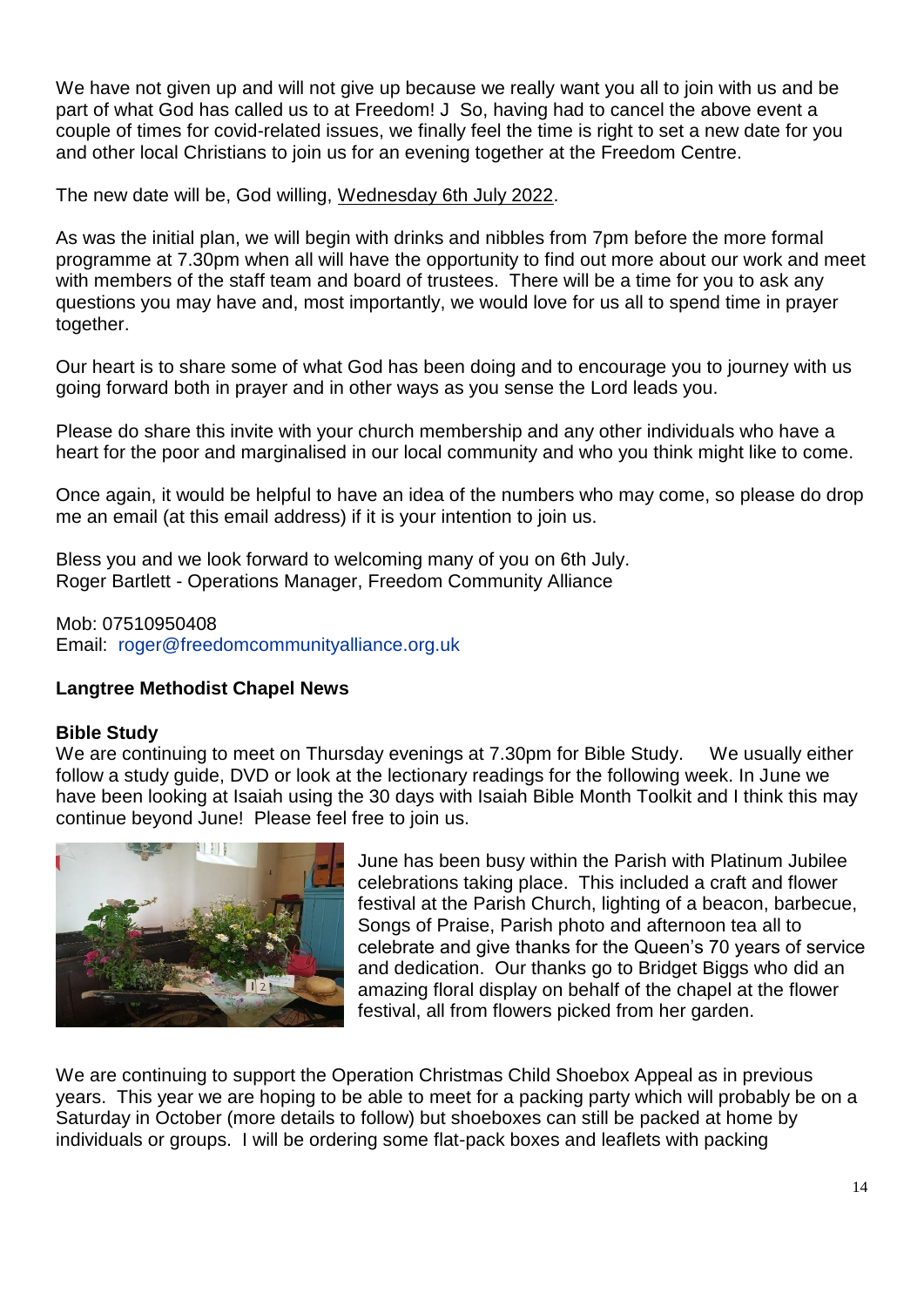instructions and ideas although you can cover any old shoeboxes to pack if you wish. If you would like a box/leaflet please let me know and I will make sure you get one (01805 601247).

<https://www.samaritans-purse.org.uk/what-we-do/operation-christmas-child/>

May the Lord bless you and keep you, May the Lord make his face to shine upon you and be gracious unto you. **Cathy** 

### **NORTHAM CHOIR CONCERT**

Northam Choir and extras held a concert to celebrate the Queen's Platinum Jubilee with a theme centred roughly around the 1950s. The audience sang along with old favourites - most of us know those songs well, you see! Some highlights were: Rock Around the Clock with Zimmer frame props..., Stately as a Galleon, Pam Ayres' Battery Hen, Anything you can do I can do Better, Underneath the Arches, Ernie the Fastest Milkman in the West and, can you believe it, Seven Little Girls sitting in the Back Seat... It was a lot of fun. Donations raised £255 for the Children's Holiday Foundation, North Devon.



### **LATE SAFEGUARDING NEWS**

**Advanced Safeguarding Module** on Tuesday 16th August at **South Molton Methodist Church** from 10am to 4pm with Revd Julian Albrow. – Please Arrive from 9.30am & please take a pack lunch or you will be able to buy something in the town.

#### **BIBLICAL JUSTICE BY REV KEN HOWCROFT.**

What is justice? What is a just person, and what does it mean for that person to live and act justly? What is a just society or community, and what does it mean for it to organise itself justly? People have argued about these things from ancient times to now. Yet somehow the answers to the questions remain elusive.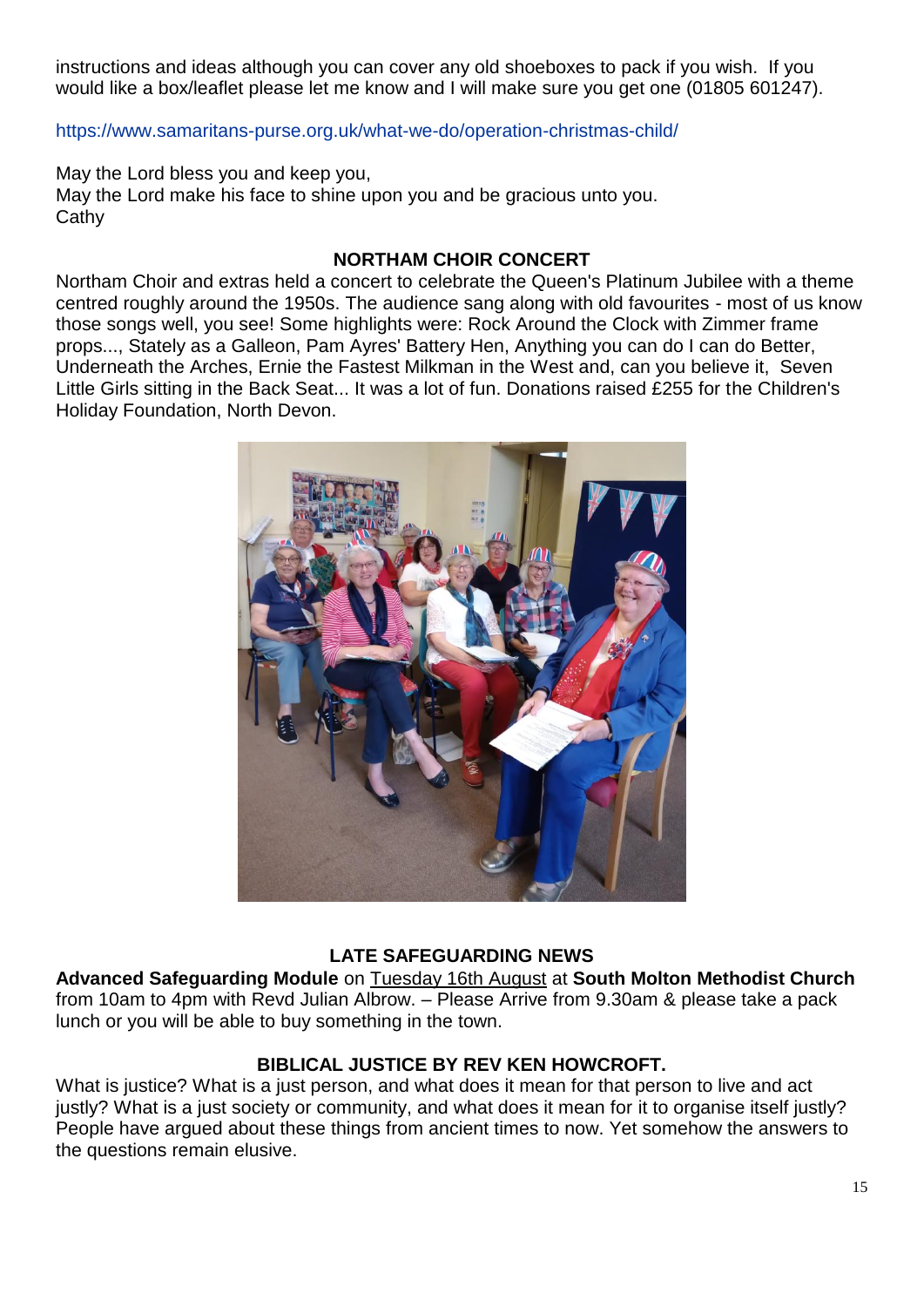Interestingly, Aristotle thought that it was easier for us to recognise injustice than justice. So we could say that we need to pay attention to our rage. If we think about what sort of things cause us to rage we shall start to get an idea of what injustice is, and if we flip that on its head we shall start to see what justice is.

The Old Testament prophets, amongst other things, are good at rage. Since they present themselves as mouthpieces of God, it could be said that God is as well, and so, by extension is Jesus. [Let us be honest and call it 'rage' not 'righteous indignation'!]

So what can the Bible tell us about justice? The answer may be 'not much' unless we are clear about what we are asking. 'Justice' in English has become a very wide portmanteau term which carries all sorts of things in it. To get more precision we add all sorts of adjectives to the term. So, for example, we talk of 'social justice', 'economic justice', 'tax justice', 'racial justice', 'gender justice', 'political justice', and 'legal justice' – to mention just(!) a few. All these things are justifiable(!) concerns for followers of Jesus to have. Yet we must beware of reading back into biblical texts modern understandings which are foreign to them, and of missing some prompts or clues in those texts as a result.

Prophetic rage is a prominent theme throughout the Old Testament book called 'Isaiah'. The opening chapters in particular set up the theme. As the scholar John Goldingay has summarised, they claim that

God's people are living as if they can ignore God's demands on their life, collectively and individually;

God will therefore take action against God's people; but

God will restore and turn the community into what it should be.

The parable in Isaiah 5:1-7 then describes how God's people are not producing the 'fruit' for God that God is expecting. The second half of Isaiah 5:7 succinctly explains that idea. God is looking for mišpāṭ and finds only miśpāḥ; for ṣĕdāqâ, and finds only ṣĕ'āqâ. The first of each of those pairs of terms are often translated 'justice' and 'righteousness' respectively. Yet mišpāṭ more narrowly applies to government and the discernment needed in the exercising of authority and the making of decisions; whereas sĕdāqâ refers to being upright and faithful and doing the right thing in relation to God and your community. Taken together the two terms point towards a faithful exercise of power in the community.

The second term in each pair describes the reality of what God finds. miśpāh points to vicious oppression that results in bloodshed, and se<sup>o</sup> aga to the cries of indignation and pain that arise when people are treated unfairly and oppressively. There is a very thin dividing line between the two terms in each pair. The former almost too easily becomes the latter, a fact re-enforced by the close wordplay between them.

The first term in Isaiah 5:7, mišpāṭ, also occurs in Micah 6:8 where it has the same sense of discernment in exercising authority and making decisions, although it is often translated as 'doing justice'. The ancient Greek translation of the Old Testament perhaps began this trend. It uses the word krima which means a formal, often legal, discernment and judgement. The same version uses a related word krisis for mišpāṭ in Isaiah 5:7 and then dikaiosune for ṣĕdāqâ.

dikaiosune is a major term in the discussions about 'justice' in Greek and Roman philosophy. Jewish and later Christian discussions began to be influenced by those traditions, and the term and related words became important in the New Testament and later, where it is often translated as 'righteousness'. Unfortunately, translation of it into the Latin term justificatio ('justification' in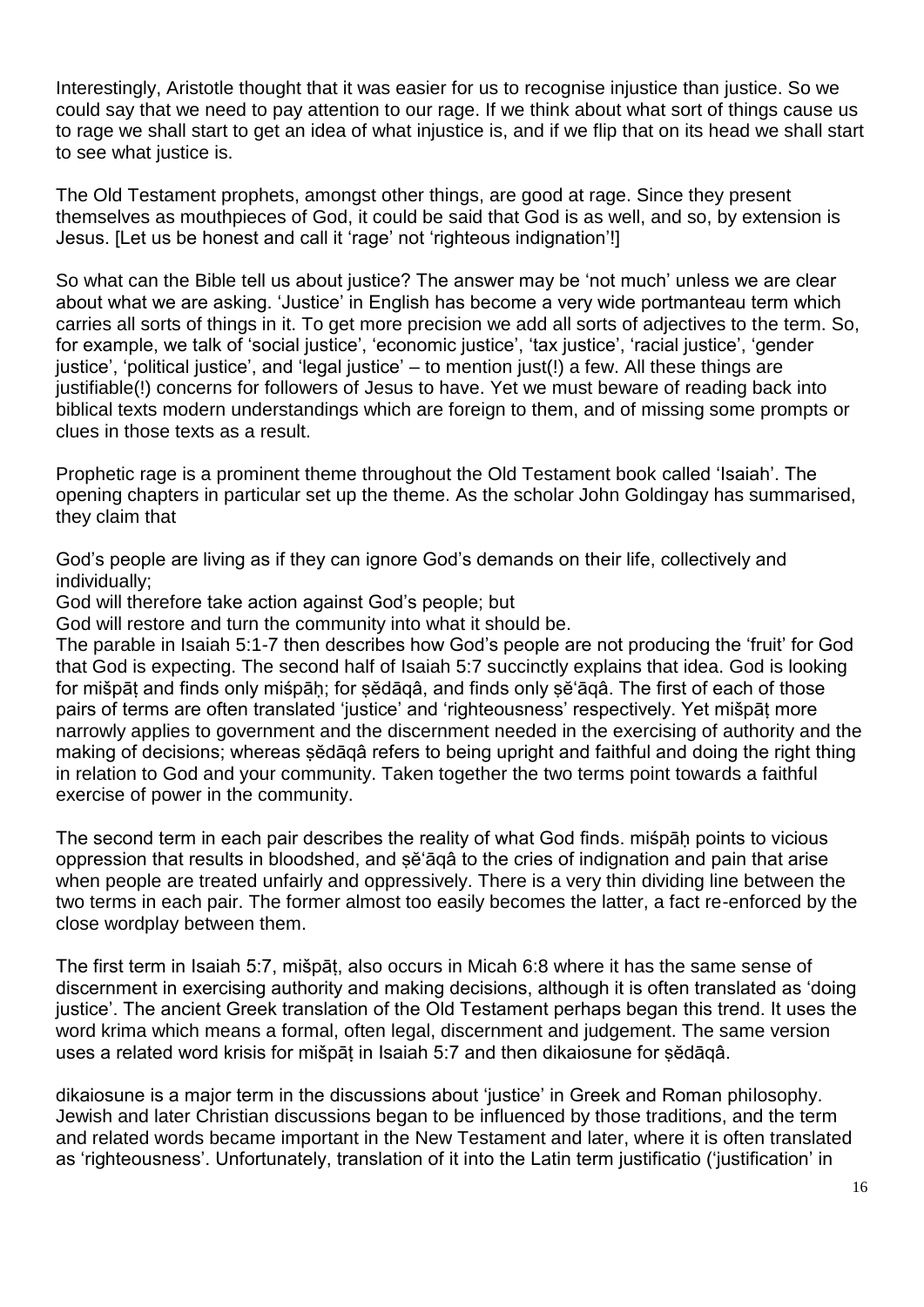English) has often skewed our understanding of it in the direction of quasi-legal judgements of whether an individual is to be 'saved' or not. That loses the emphasis on the communal and societal aspects of 'justice' in the Old Testament and also in the New.

The Gospels and Paul in particular are concerned with how the community of God's people is organised and behaves in a godly way, and then how individuals behave within it. They are rooted in an Old Testament understanding that 'what God is, God does'. So, for example, because God is holy, God seeks to make things holy. Because God is love, everything God does is an expression of love. When Paul writes of the 'righteousness of God' he means both that God is '(up)right' and that God also seeks to put everyone right in relationship to themselves, to others and to God's own self.

That takes us back to the opening chapters of Isaiah, and the idea that God seeks to restore the community of God's people, and to turn it into what it should be: in other words, 'redemption'. Rage and redemption are two signs of the same coin. That is true of God, of Jesus and of the community of God's people, the body of Christ. The point of raging against injustice is to redeem. The passion to redeem and create 'justice' necessarily involves identifying and raging against injustice. Jesus shows that that is what God is like, and we perhaps learn more from the stories about him then from sayings and statements.

The Methodist Church is currently undertaking a two year exploration of what it means to be a justice-seeking church through the Walking with Micah project. Theology Everywhere is working in partnership with the project to host a series of articles about justice. For more information visit [www.methodist.org.uk/walking-with-micah/](http://www.methodist.org.uk/walking-with-micah/)

This article is this pass weeks theological offering from 'Theology Everwhere'

Every Monday, a short article is posted which brings some theology to bear on an issue or topic. This offers some theological reflection people can read quickly to start their week, ponder on and contribute to as the week goes on. It is a way of flexing and using our theological muscles to keep them fit, as well as an opportunity for those contributing to offer new ways of thinking about a topic or looking at an issue theologically perhaps for the first time.

Ken Howcroft is a Methodist presbyter, now living in retirement as a supernumerary in Lichfield but still kept busy in the life of the Church. As a former President of the Methodist Conference he has chaired a number of bodies including the Task group on Marriage and Relationships which produced the report God in Love Unites Us. He is the President of the Governing Body of the Queen's Foundation for Ecumenical Theological Education, Birmingham. He serves as a member of the Walking with Micah Reference Group. He has a passion for biblical theology.

### **EQUALITY, DIVERSITY AND INCLUSION OFFICERS**

Each district and circuit is asked to appoint an EDI (Equality, Diversity and Inclusion) Officer.

This is something that the Torridge Circuit will look at over the next couple of years.

This work is part of the **Justice, Dignity & Solidarity Strategy** which was adopted by Methodist Conference in 2021.

Methodists believe that all people are equal in God's eyes, that all people are made, unique and precious, in the image of God, and that all people are included within the gracious love of God, because of we are all children of God.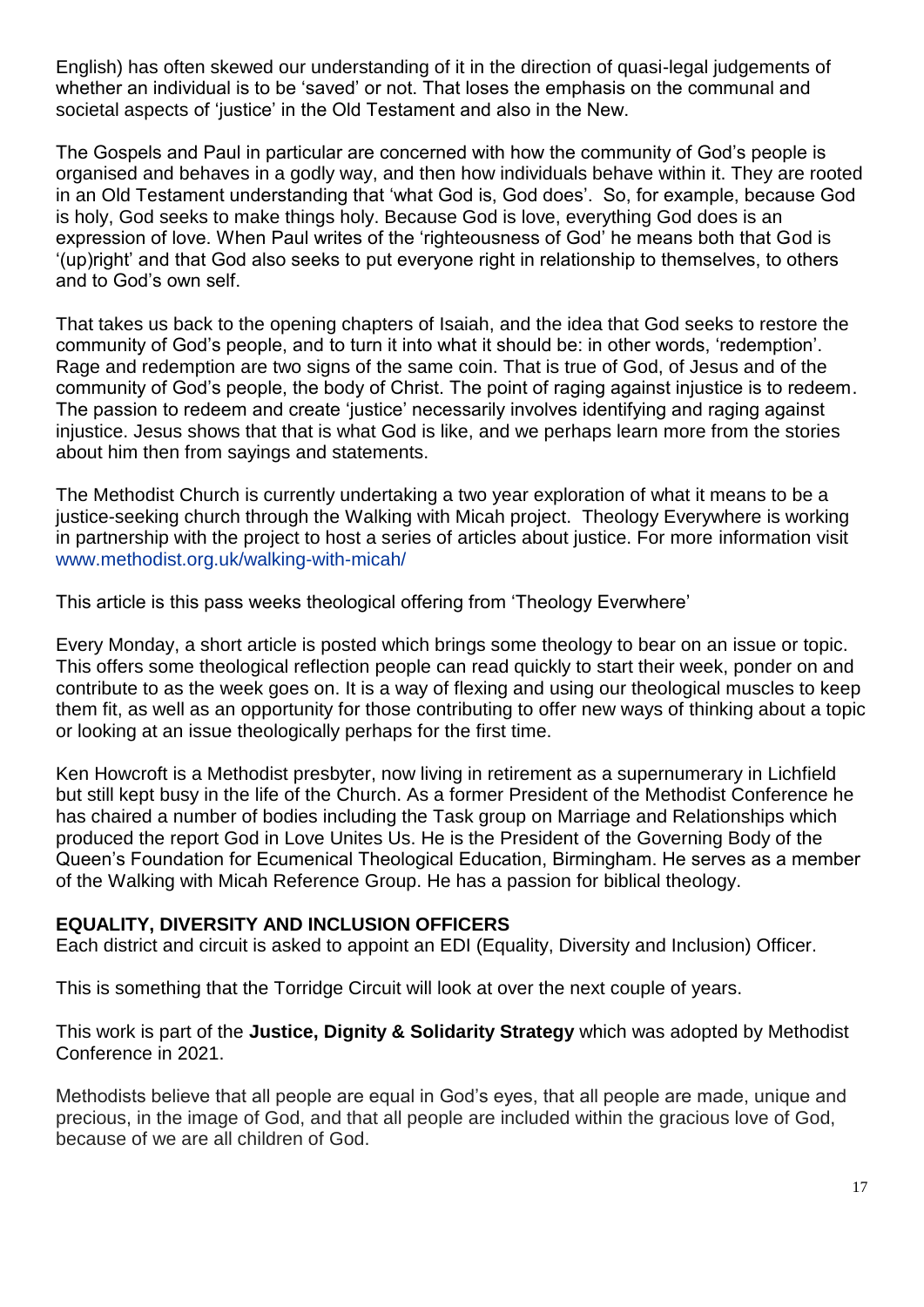This strategy for Justice, Dignity and Solidarity asks us all to become aware of the history of how people have been treated, the attitudes and behaviours which cause harm every day for some people, and to do all we can to change this so that all people are equally welcome to participate fully in the life of the Church.

Whilst the Bible contains stories of discrimination against people (stories of enslavement, sexual violence, and the equating of disability with sin) there are broader and deeper golden threads throughout Scripture, which challenge these stories and point towards a God whose love is universal (Genesis 1:26-27, Isaiah 2:1-4, Luke 10:25-37).

Jesus showed God's love by his openness to all people, including reaching out to those who were marginalised in his day, and he was often criticised for keeping company with people others thought he should keep away from. Yet, in Jesus Christ, strangers became friends (Acts 2:42-47).

The early Christians understood that God's Holy Spirit was breaking down old boundaries and divisions (Acts 10). They shared a new-found understanding of the diversity of God's gifts in their lives and this variety was seen to be crucial in the building up of the early Christian community – the Body of Christ in which each part of the body was dependent upon the other parts (1 Corinthians 12:12-31).

Many of the letters written by Paul and others to the Early Church speak of the importance of good and healthy relationships within the Christian community (Romans 12). If Christians were to be a sign of God's kingdom and a reflection of God's unconditional love, then they must be living examples of Christ's new commandment in which Jesus told his followers that they were to "love one another ... as I have loved you." (John 13:34).

#### **Why does the Methodist Church need this strategy?**

"It was several years after being told I wasn't suitable for the position – and doing considerable self- searching to understand why – that I was brave enough to discuss it with others. That's when I realised my rejection was actually systemic. No one 'like me' was deemed suitable."

"There is always that sideways glance, that extra eye roving taking in what I am wearing or how I look, and no matter how hard I try, I feel that if I ever offer anything in church council or at any church meeting, there is always a downward glance, an intake of breath, a benign smile at the corner of the lips, a lip- service tolerance of 'allowing' me to speak. But my words are not heard... I wish I didn't have to stay silent for fear of rocking the boat. I wish I didn't feel so alone in church."

Our Calling as Methodists has always included a calling to social justice, but we have often failed to live that out because we have excluded people based on prejudices. These might be people who live with a disability, or a different ethnicity, sexuality, age, gender, or life experience from ourselves. Sometimes we might deliberately exclude someone for one of these reasons because of a prejudice that we hold. Sometimes our biases are unconscious, and we do not realise the negative impact of our words and behaviours on another person. Yet the belief that all human beings are loved by and created in the image of God is fundamental to who we are as Christians. Our behaviour needs to witness to our beliefs.

Today the Methodist Church still sees this culture of care, inclusivity and connectedness as always centred in God. It is the vital discipleship that we are called to, as we respond to the love of God in Jesus Christ.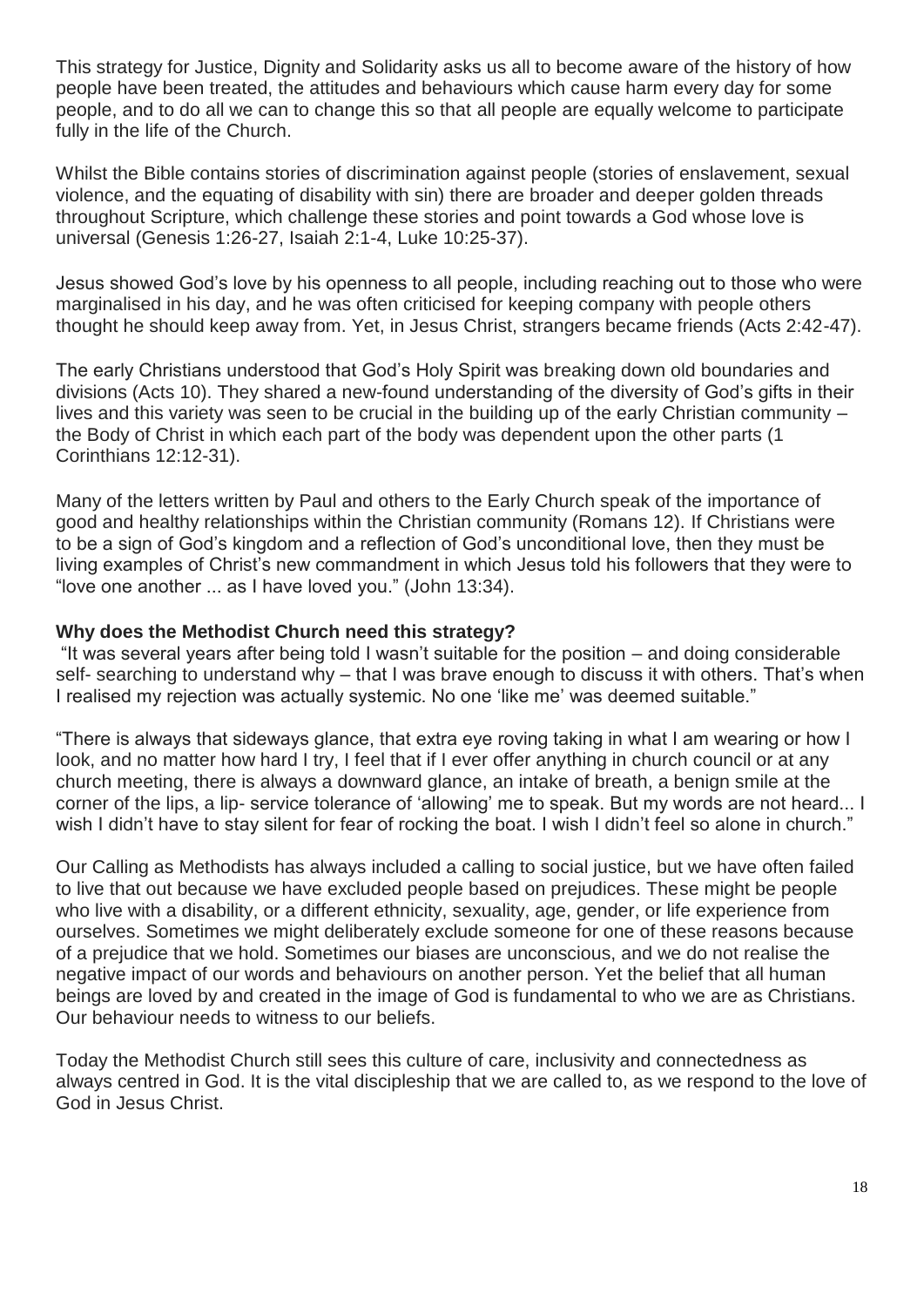The Methodist Church celebrates the varied range of human life and experience by the way it is organised. We all depend on one another and the relationships we have are mutual, placing belonging, and inter-dependence, at the heart of church life. This is what we call connexionalism – a way of organising the Church nationally which emphasises that no local church is, or can exist, on its own. We make decisions together, sharing responsibility, in a spirit of conferring and relationship, making sure that we talk with, and listen to one another.

At the heart of Methodist belief is the idea that God's grace is offered freely to all people. Hospitality, openness and welcome for all are crucial to Methodism and are key to demonstrating God's grace and love for all. This welcome, though, is for each one of us and needs to include the opportunities for each person to participate fully as ourselves in partnership with each other. John Wesley's idea of perfect love leads us to seek relationships that include a deeper appreciation of one another, as we discover how God is working in and through us all.

It is also important to say that there has never been a perfect Christian community. Broken relationships, discrimination, and exclusivity have all been part of the life of the Church up to and including today. Tragically, there have been incidents of discrimination, coercive control and abuse of power which have not been challenged. Some of the stories in the full report show a Church which falls a long way short of Christ's new commandment and is not the interdependent Body of Christ which God intends the Church to be. We recognise that, within the Church, some people are not accepted, respected, and treated as equals.

So, this report gives a challenge for the Church to acknowledge and to repent of the ways in which we have failed to live up to Our Calling. This must inevitably lead to change.

The Methodist Church is called to engage positively with wider society and with the local communities around us. For many of us, work and voluntary experiences beyond our local churches will help us to help each other with relating respectfully within the Church.

As we live out positive relationships across difference within the Church we will also learn more about the world around us. This learning will equip us for engaging well with one another in our neighbourhoods, workplaces and UK society.

#### **A COMMITMENT PRAYER**

*God of all goodness, grace and love, transform us by your Holy Spirit. As the Methodist Church may we value the uniqueness of all people, each made in your image. And may I commit, again, today to follow in the way of Jesus Christ:*

*Help me as I try to live in a justice-seeking way. Help me to treat other people with dignity in my encounters, conversations and relationships. Help me to stand in solidarity with Methodists different from myself, including those on the 'edges' or the 'margins', so that we may work together well. Help me to learn as I listen.*

*May the Methodist Church show your kindness of heart in our life together. May we take courage as we are transformed into a community of justice. May we reflect the Spirit of Christ in our love for all your people. Give us your goodness, grace and love we pray, Amen.*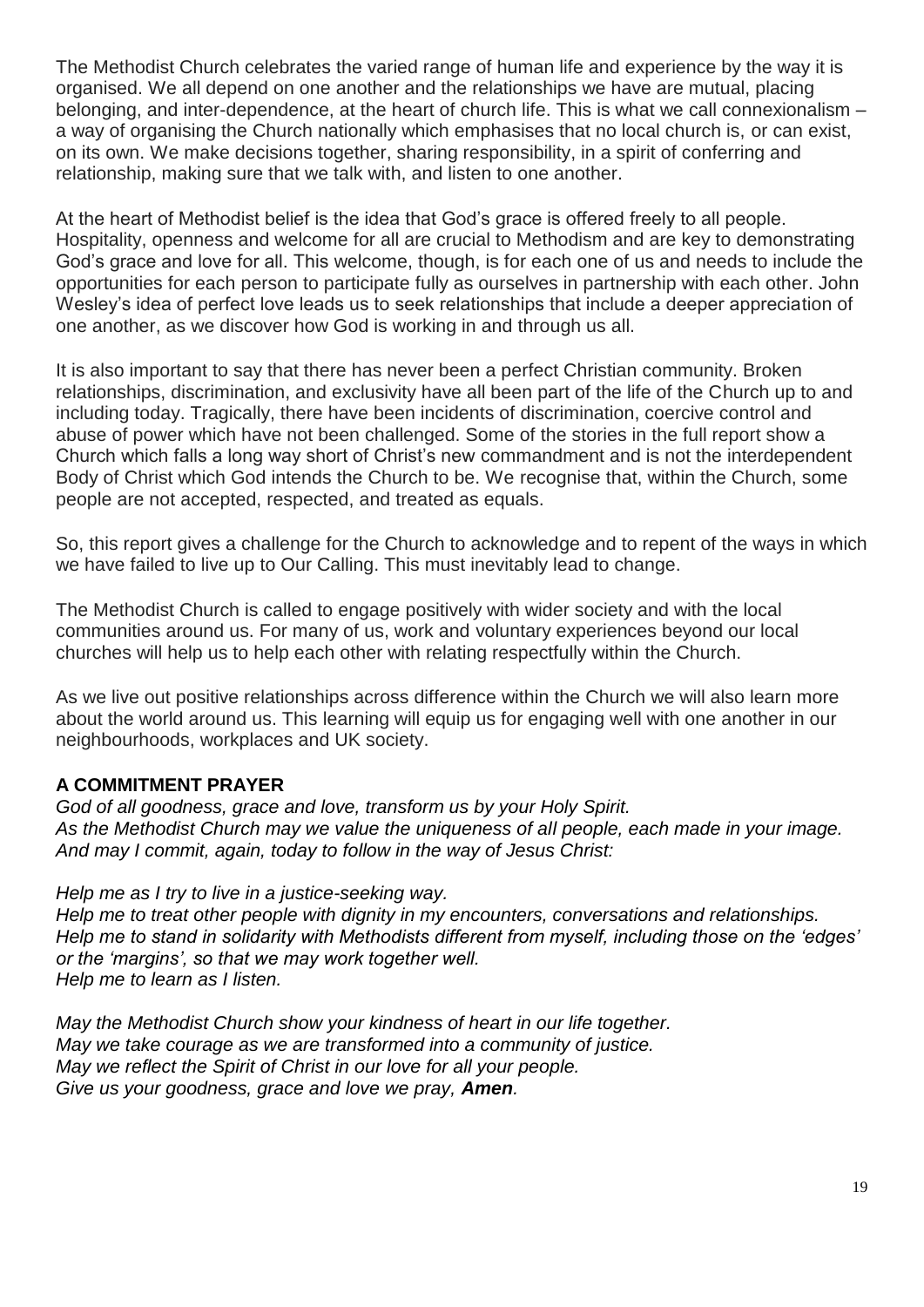### **Bible study exercise: A different point of view**

Often we look at things from only one particular point of view, especially if we have seen things that way for a long time. This spiritual and emotional 'short- sightedness' closes our eyes to how God might be working in the lives of other people and it prevents us from celebrating the love of God in all its fullness of life.

When you are studying the Bible, alone or with others, try praying for God to give you a different perspective, to enjoy seeing things from another point of view. It's an exercise that can be used with many different passages of Scripture, and some that might be a good place to start are suggested here:

Matthew 12:9-14 Jesus heals someone with a withered hand

Matthew 18:1-7 Jesus welcoming a child

Mark 2:1-12 Jesus heals someone who is paralysed

Luke 6:1-5 Jesus' disciples break the Sabbath Law

Luke 7:2-10 Jesus heals the centurion's slave

Luke 7:11-17 Jesus raises the widow's son

Luke 7:36-50 Jesus is anointed by a woman

Imagine if you were somebody who everybody rejects, except Jesus. How might you hear what is said? How might you respond to the things Jesus does and says? By looking at things from a different point of view we sometimes find that we understand more, perhaps something we'd missed before.

We learn more of how God transforms different lives. We understand more about one another and how and why we each respond as we do, whether we agree with each other or not. Through this God opens our eyes and helps us to learn

Perhaps you could try this exercise in your own church or circuit, by reading a Bible passage and asking people to share their responses. Sharing together in this way is likely to highlight how the same passage can affect each of us differently.

What life experience does this passage connect with? What feelings does it provoke? Why do you respond as you do? What might this help the whole church/circuit to hear?

### **METHODIST CONFERENCE 2022**

The Conference is the governing body of the Methodist Church and meets annually to discuss matters affecting the life of the Church, the nation and the world. This year the Conference will meet at Telford FROM 23 June – 30 June.

Please pray for the work of the Conference & for the Ministers & Deacons being Ordained this year & for Rev Graham Thompson, who will take over as the President of Conference for this forthcoming year & for Alison, his wife.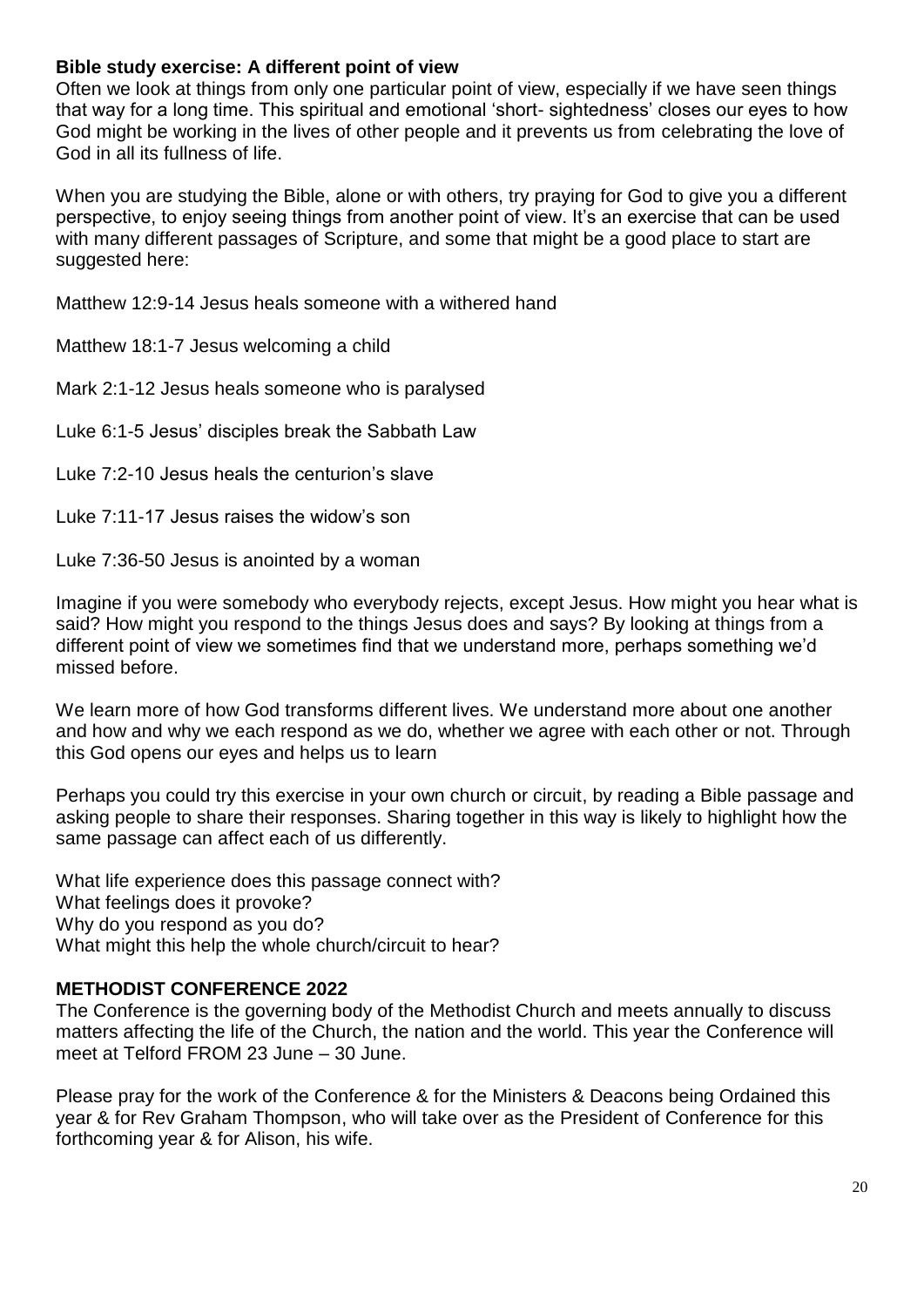### **GIVING THANKS FOR THE LIFE OF THE REVD ELIZABETH CLARK**

We are very sad to announce the unexpected death of the Reverend Elizabeth Clark, Methodist presbyter and National Rural Officer for both the United Reformed Church and the Methodist Church, 2014-2021.

The Revd Trey Hall, Director of Evangelism and Growth for the Methodist Church, said: "Elizabeth was a wonderful colleague, a passionate advocate for rural contexts and people, and just an altogether warm and generous human being.

"We will remember her open-hearted faith, her deep kindness and pastoral heart, her unswerving commitment to justice, and her love of baking – especially her delicious Bara Brith."

During her time as National Rural Officer Elizabeth worked closely with ecumenical colleagues at the Arthur Rank Centre, a charity equipping rural Christians, churches and communities for mission and ministry. Prior to this role, Elizabeth served as a minister in Yorkshire: in the Ripon Circuit from 1999-2006, the Thirsk and Northallerton Circuit (2006-2011), the Sherburne Circuit (2011-2014), and also as a Rural Officer in the (then) York and Hull District.

Since her retirement in the summer of 2021, Elizabeth was a much-loved and respected supernumerary in the Airedale Circuit.

Before offering for presbyteral ministry, Elizabeth trained and served as a nurse.

The Revd Dr Richard Teal, President of the Methodist Conference in 2020-2021, said: "I knew Elizabeth Clark throughout her ministry. I had the privilege to preach at her Ordinands Testimony service. Elizabeth came from the city into rural Methodism and was captivated by it, became an advocate for it and indeed never left it.

"Throughout her ministry she countered the myths about the countryside revealed in the paintings of Constable and Reynolds and by poets such as Tennyson: a beautiful landscape with unchanging villages and hamlets and a few farmers. A place where nothing much happens and communities are close-knit and united. This rural idyll has never existed and it certainly doesn't today. Elizabeth immersed herself in the reality of rural life and acknowledged the challenges particularly of isolation and poverty. This invaluable insight and her deep understanding of the rural scene is more fully expressed in the rural workbook, 'A Discipling Presence', which she instigated and a number of us were privileged to form a team with Elizabeth to compile. "Her role as the Rural Officer for both the Methodist and URC Churches gave her a strong rural voice into the two denominations, but her influence was even wider. When I was President of the Conference and used the rural church and community as a major theme, Elizabeth alongside her colleagues at the Arthur Rank Centre, played a very supportive role for me for which I am extremely thankful.

"Elizabeth's sudden passing away is a huge shock and the Church has lost a very valued supporter of the countryside and many other people have lost a very dear friend and supportive colleague."

Sarah Hulme, Rural Mission and Ministries Officer for the Methodist Church, said: "I truly appreciated Elizabeth's wisdom and pastoral care as she generously mentored me into a new role, passing on her passion for all things rural."

We hold in our prayers Elizabeth's husband, daughter, sons, friends, and all who love her and mourn her death. We join them in giving thanks to God for Elizabeth's life and ministry. May she rest in peace and rise in glory.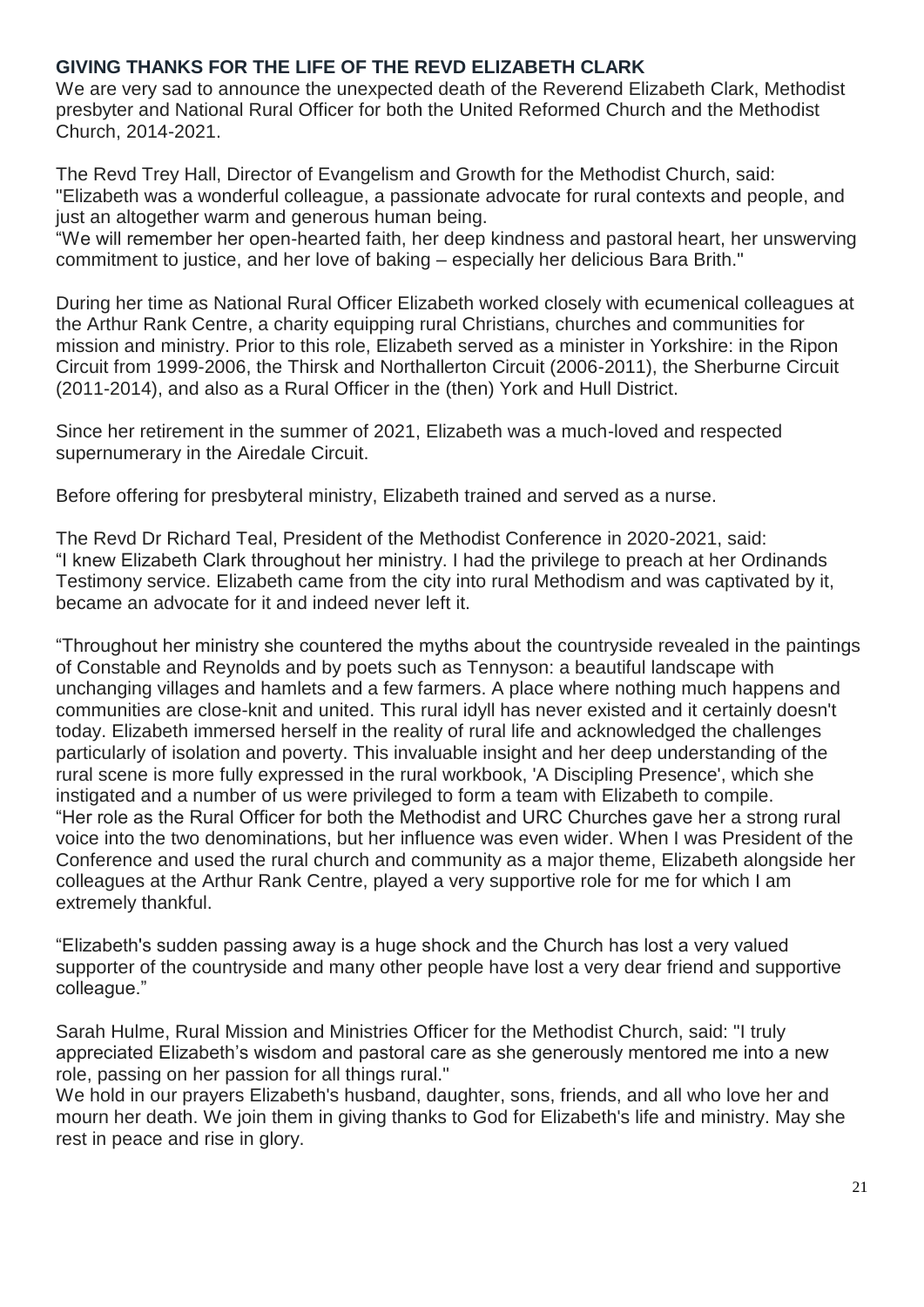#### **The following is the Plan for July & August**

HC= Holy Communion PC= At Parish Church Café= Café Worship SB=Sunday Breakfast T = Transport

MC= Methodist Church C& F= Coffee and Fellowship

### **Post codes of Chapels**

Alverdiscott – EX31 3PT Alwington – EX39 5BU Bideford (High Street) – EX39 2AN Black Torrington – EX21 5QF Buckland Brewer – EX39 5LP Langtree – EX38 8NF Littleham – EX39 5HW Milton Damerel – EX22 7DJ Northam – EX39 1BS Parkham – EX39 5PG Shebbear – EX21 5SJ Sheepwash – EX21 5NA Thornhillhead – EX39 5NT Torrington – EX38 8AL

### **LECTIONARY READINGS FOR JULY & AUGUST**

#### **Fourteenth Sunday in Ordinary Time 3 July**

2 Kings 5:1-14, Psalm 30, Galatians 6:(1-6) 7-16 Luke 10:1-11, 16-20

#### **Fifteenth Sunday in Ordinary Time 10 July**

Amos 7:7-17, Psalm 82, Colossians 1:1-14 Luke 10:25-37

#### **Sixteenth Sunday in Ordinary Time 17 July**

Amos 8:1-12, Psalm 52, Colossians 1:15-28 Luke 10:38-42

#### **Seventeenth Sunday in Ordinary Time 24 July**

Hosea 1:2-10, Psalm 85, Colossians 2:6-15 (16-19) Luke 11:1-13

#### **Eighteenth Sunday in Ordinary Time 31 July**

Hosea 11:1-11, Psalm 107:1-9, 43, Colossians 3:1-11 Luke 12:13-21

#### **Nineteenth Sunday in Ordinary Time 7 August**

Isaiah 1:1, 10-20, Psalm 50:1-8, 22-23, Hebrews 11:1-3, 8-16 Luke 12:32-40

#### **Twentieth Sunday in Ordinary Time 14 August**

Isaiah 5:1-7, Psalm 80:1-2, 8-19, Hebrews 11:29 – 12:2 Luke 12:49-56

### **Twenty-first Sunday in Ordinary Time 21 August**

Jeremiah 1:4-10, Psalm 71:1-6, Hebrews 12:18-29 Luke 13:10-17

#### **Twenty-second in Ordinary Time 28 August**

Jeremiah 2:4-13, Psalm 81:1, 10-16, Hebrews 13:1-8, 15-16 Luke 14:1, 7-14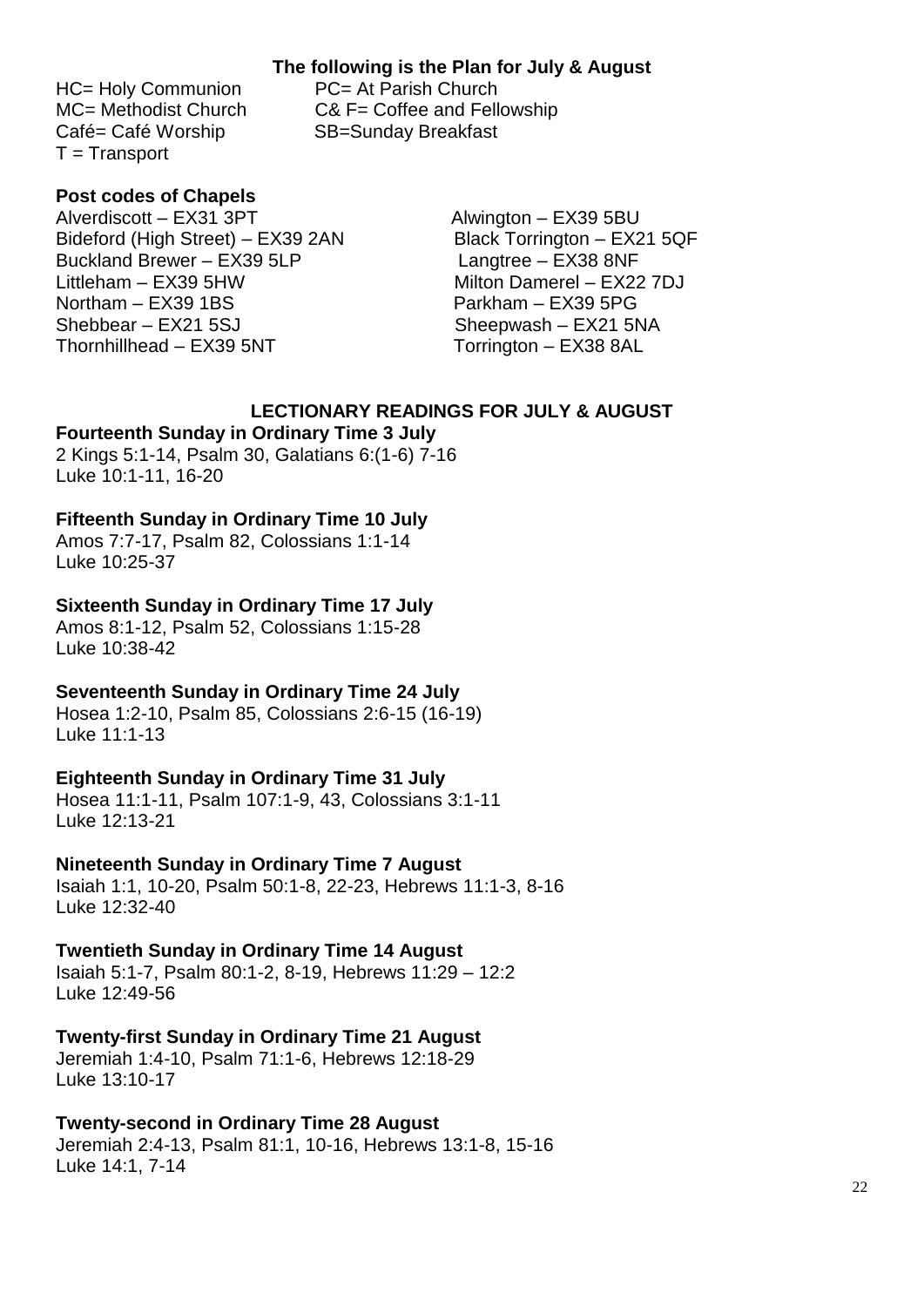|                                                        | July 3                         | July 10                                     | July 17                                  | July 24                                | July 31                                   |
|--------------------------------------------------------|--------------------------------|---------------------------------------------|------------------------------------------|----------------------------------------|-------------------------------------------|
|                                                        | <b>Ordinary 14</b>             | <b>Ordinary 15</b>                          | <b>Ordinary 16</b>                       | <b>Ordinary 17</b>                     | <b>Ordinary 18</b>                        |
| <b>Circuit Zoom</b>                                    | X                              | X                                           | X                                        | 6.30pm<br><b>Potter</b>                | X                                         |
| <b>Alverdiscott</b><br>11am                            | <b>Harris HC</b>               | X                                           | <b>Price</b>                             | X                                      | <b>Parish Church</b>                      |
| 5pm                                                    |                                |                                             |                                          | Local<br><b>Arrangement</b>            |                                           |
| <b>Alwington</b>                                       | Vidamour<br>HC @3pm            | $\mathbf{x}$                                | $\mathbf x$                              | X                                      | $\boldsymbol{\mathsf{X}}$                 |
| <b>Bideford</b><br>10.30am                             | <b>Vidamour</b>                | <b>Bate</b>                                 | <b>Spencer T</b>                         | Ley                                    | <b>Vidamour HC</b>                        |
| <b>Black</b><br><b>Torrington</b><br><b>Friday 3pm</b> | X                              | <b>F Watson on</b><br>8 <sup>th</sup>       | $\boldsymbol{\mathsf{X}}$                | <b>Vidamour on</b><br>22 <sup>nd</sup> | X                                         |
| <b>Buckland</b><br><b>Brewer</b><br>10am (PC)          | HC (9.30am)                    | D Watson at<br>4pm - Fete<br><b>Service</b> | Anglican                                 | <b>Withall</b>                         | <b>D</b> Watson                           |
| 10am (MC)                                              |                                |                                             | preacher                                 |                                        |                                           |
| <b>Clovelly</b>                                        |                                |                                             |                                          |                                        |                                           |
| Langtree<br>11am                                       | <b>Dawe</b>                    | <b>Parish</b><br><b>Church</b>              | <b>Withall</b>                           | $\boldsymbol{\mathsf{X}}$              | Local<br><b>Arrangement</b>               |
| Littleham<br>10.30am                                   | <b>Hall-Tomkin</b>             | X                                           | <b>Vidamour HC</b>                       | $\boldsymbol{\mathsf{X}}$              | X                                         |
| <b>Milton Damerel</b><br>11am                          | $\boldsymbol{\mathsf{X}}$      | <b>Withall</b><br><b>AAW</b>                | Café Worship                             | $\boldsymbol{\mathsf{X}}$              | $\boldsymbol{\mathsf{X}}$                 |
| <b>Northam</b><br>10.30am<br>4pm                       | <b>Macbeth</b>                 | Vidamour<br><b>HC CA</b>                    | <b>Harris</b><br><b>Vidamour</b><br>@4pm | <b>Bate</b>                            | <b>Burgon</b>                             |
| Parkham<br>11am                                        | <b>Potter</b>                  | <b>Sunday</b><br><b>Breakfast</b>           | <b>Hall-Tomkin</b>                       | <b>Vidamour</b>                        | <b>Alternative</b><br>Worship<br>@10.30am |
| <b>Shebbear</b><br>10.30am                             | <b>Parish</b><br><b>Church</b> | C&F                                         | Ley HC                                   | <b>Dawe</b>                            | <b>Price</b>                              |
| Sheepwash<br>11am                                      | <b>Burgon HC</b>               | @Baptist<br><b>Church</b>                   | @Parish<br><b>Church</b>                 | @Village Hall                          | $\mathsf{X}$                              |
| <b>Thornhillhead</b><br>11am                           | $\boldsymbol{\mathsf{X}}$      | <b>Price</b>                                | $\boldsymbol{X}$                         | $\boldsymbol{\mathsf{X}}$              | X                                         |
| <b>Torrington</b><br>10.30pm                           | <b>Samples</b>                 | <b>F Watson</b>                             | <b>Macbeth HC</b>                        | <b>Harris</b>                          | <b>Hall-Tomkin</b>                        |